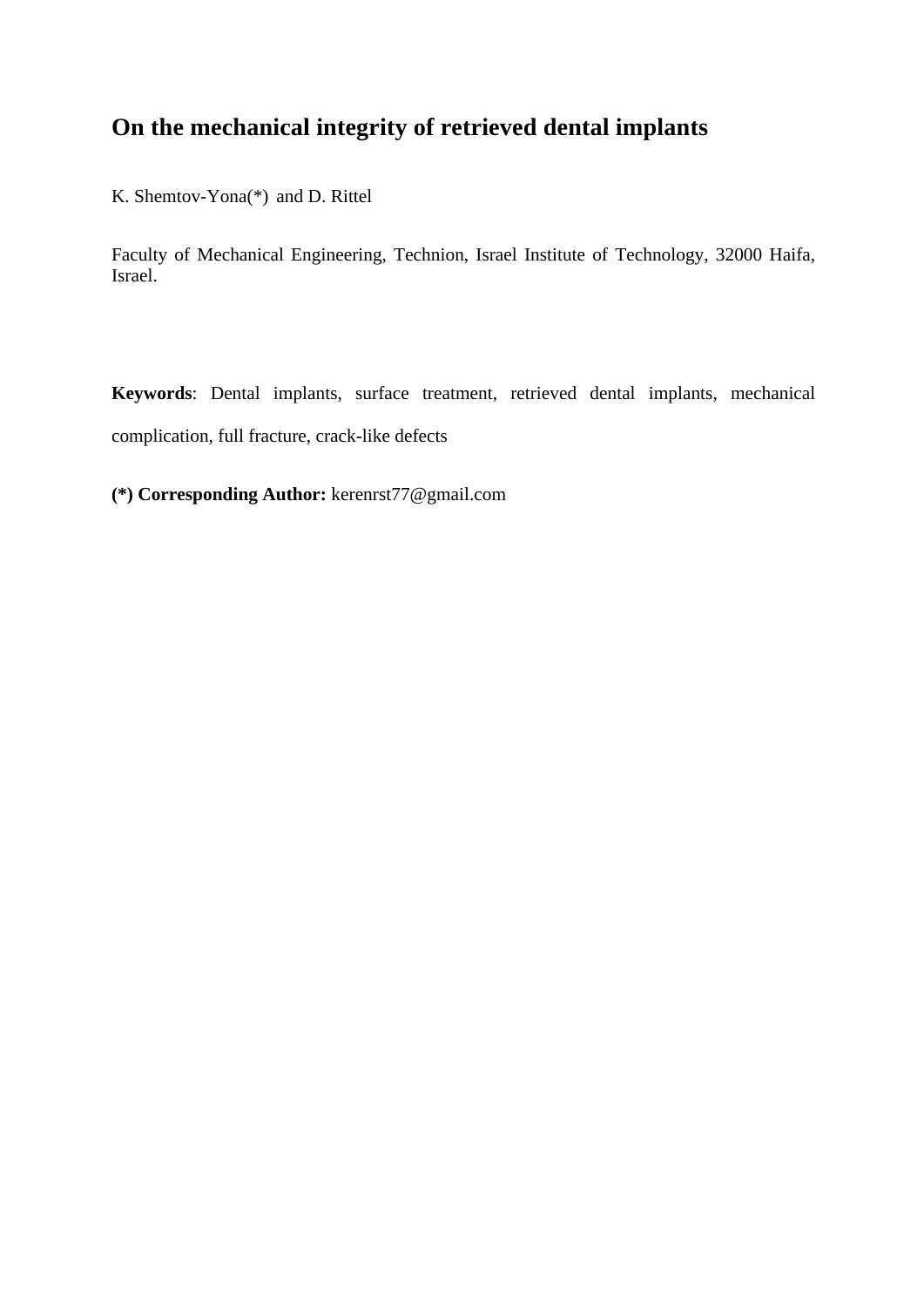# **Highlights**

- 100 biologically failed implants were examined for signs of mechanical defects.
- 62% of the implants contained crack-like defects and full cracks.
- More CP-Ti implants contained defects than the Ti-6Al-4V ones.
- Implant width and length did not correlate with the observed damage.
- Surface roughening by grit blasting was correlated with defects.
- Embedded particles are linked to the generation of surface defects evolving into full cracks.
- Implants' fracture incidence will increase with reduced rate of biological complications.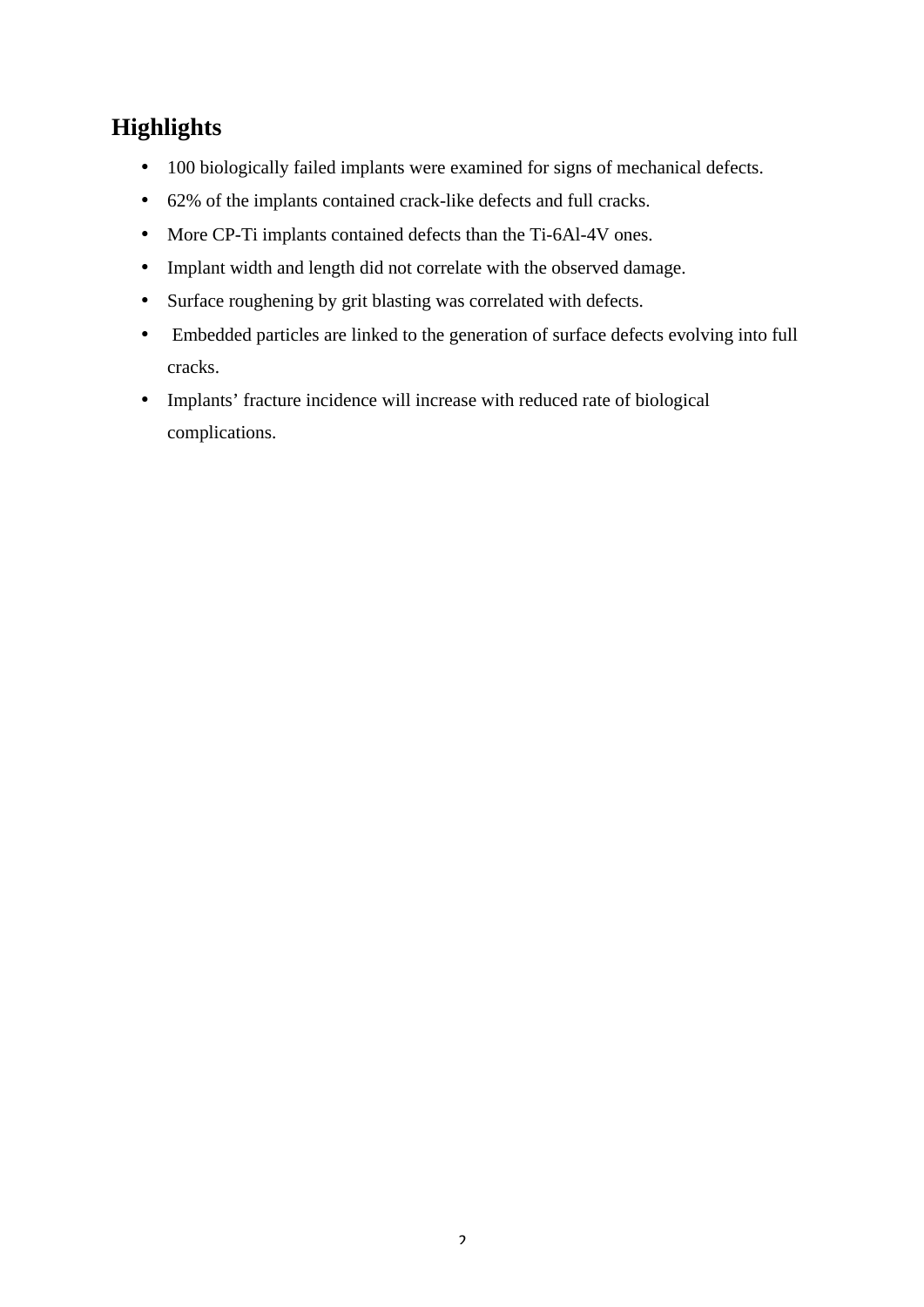# **Abstract**

The objective of this work is to investigate the potential state of mechanical damage in used, albeit mechanically intact, dental implants, after their retrieval from the oral cavity because of progressive bone loss (peri-implantitis).

100 retrieved dental implants were characterized with no medical record made available prior to the analysis. The implants' composition, dimensions, and surface treatments were characterized using Energy Dispersive X-Ray Analysis and Scanning Electron Microscopy (SEM-EDX). Each implant was thoroughly examined for signs of mechanical defects and damage.

The implants represent a random combination of two materials, Titanium alloy (Ti-6Al-4V) and commercially pure Titanium (CP-Ti), surface treatments and geometries. Two kinds of surface defects were identified: crack-like defects and full cracks that were arbitrarily divided according to their length and appearance. We found that over 60% of the implants contained both crack-like defects and full cracks. In the retrieved sample, we observed that the CP-Ti implants contained more defects and cracks than the Ti-6Al-4V ones. For the various surface roughening treatments, a general correlation with the presence of defects was observed, but without a clear differentiation between the treatments. The high incidence of embedded particles among the observed defect further strengthens the role played by the particles upon defects generation, some of which later evolve into full cracks. It was also found that the dimensions of the implant (width and length) were not correlated with the observed defects, for this specific sample.

Our observations indicate that **e**arly retrieval of biologically failed implants, many of which contain early signs of mechanical failure as shown here, does actually hinder the later occurrence of implant fracture. It seems that once biological complications will be successfully overcome, such defects might grow later into full cracks as a result of cyclic mastication loads (fatigue). In such a case, the occurrence of implants' fracture is likely to markedly increase.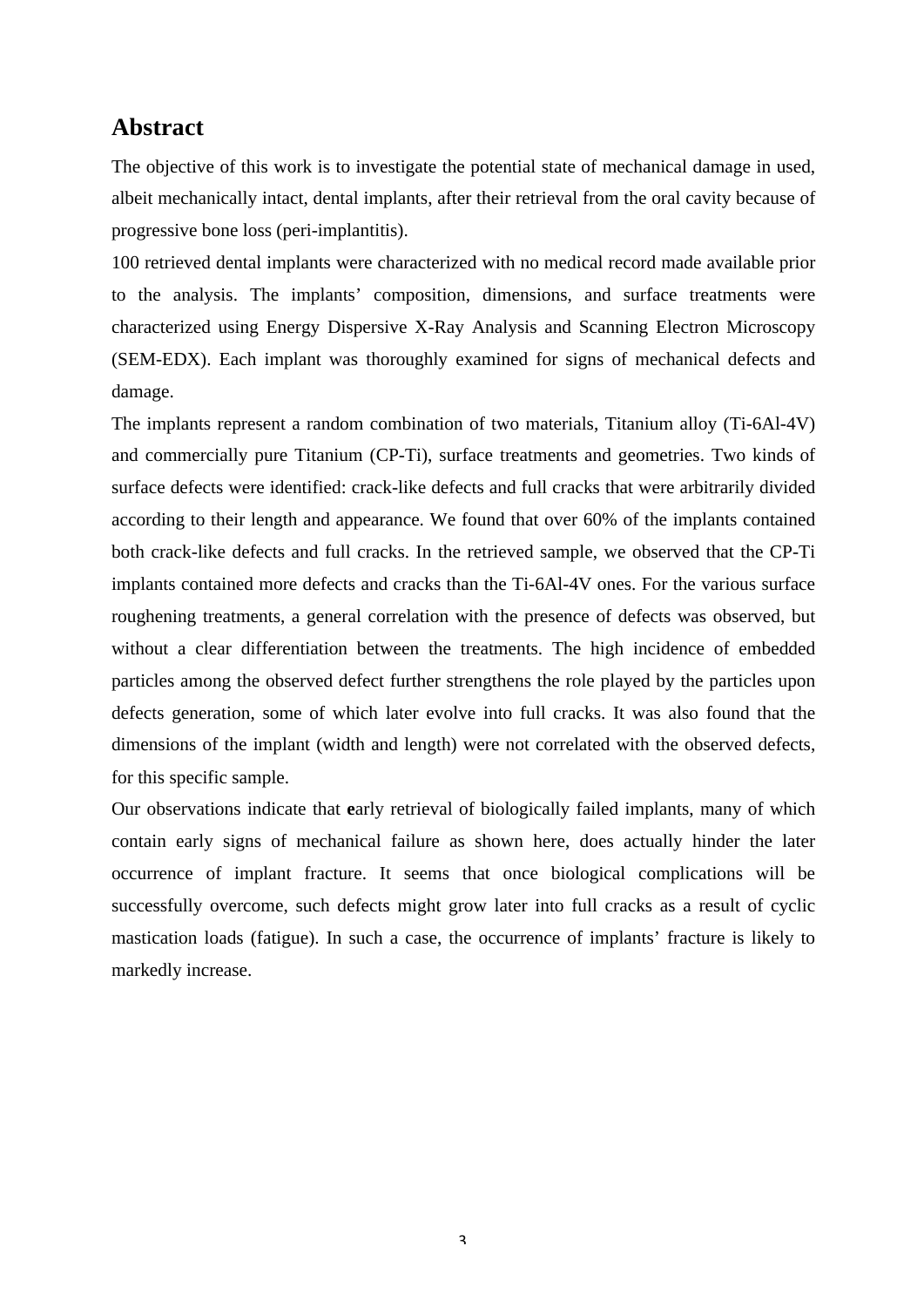# **Introduction**

Treating partially dentate patients with dental implants is generally considered today as a safe and predictable treatment, with a ten-year survival rate of over  $93\%$ <sup>1</sup>. That means that after a follow up time of 10 years, 93% of the implants are still in the jaw bone and 7% had to be removed and are considered lost.

During service, implants, just like any other mechanical structure, may experience complications. Those complications can be of a biological or a mechanical nature. Complications, as severe as they can be, do not necessarily lead to the loss or extraction of the implant and more often they can be treated and/or controlled.

Unfortunately, some can lead to the implant loss. Implant loss can be divided into two categories. The first, early losses, which occur no later than 6 months after implantation, or before the implants are loaded. The second, late losses, occurs beyond a period of 6 month after implantation.<sup>1-4</sup>

Early losses are mainly of a *biological* nature, during which the process of osseointegration could not be achieved due to surgical trauma, infection during the implant placement and the healing process, and instability of the implant due to premature loading. More than 50% of implant losses are defined as early losses. $3-5$ 

Late losses can be divided into two groups, according to the cause of loss. Biological causes are related to progressive loss of bone support around the implant because of infection or inflammation, termed peri-implantitis.<sup>1-4</sup> Approximately 50% of implant losses are defined as late losses, which occur due to loss of bone support.<sup>3-5</sup> Most of these losses occur during the first year after loading.4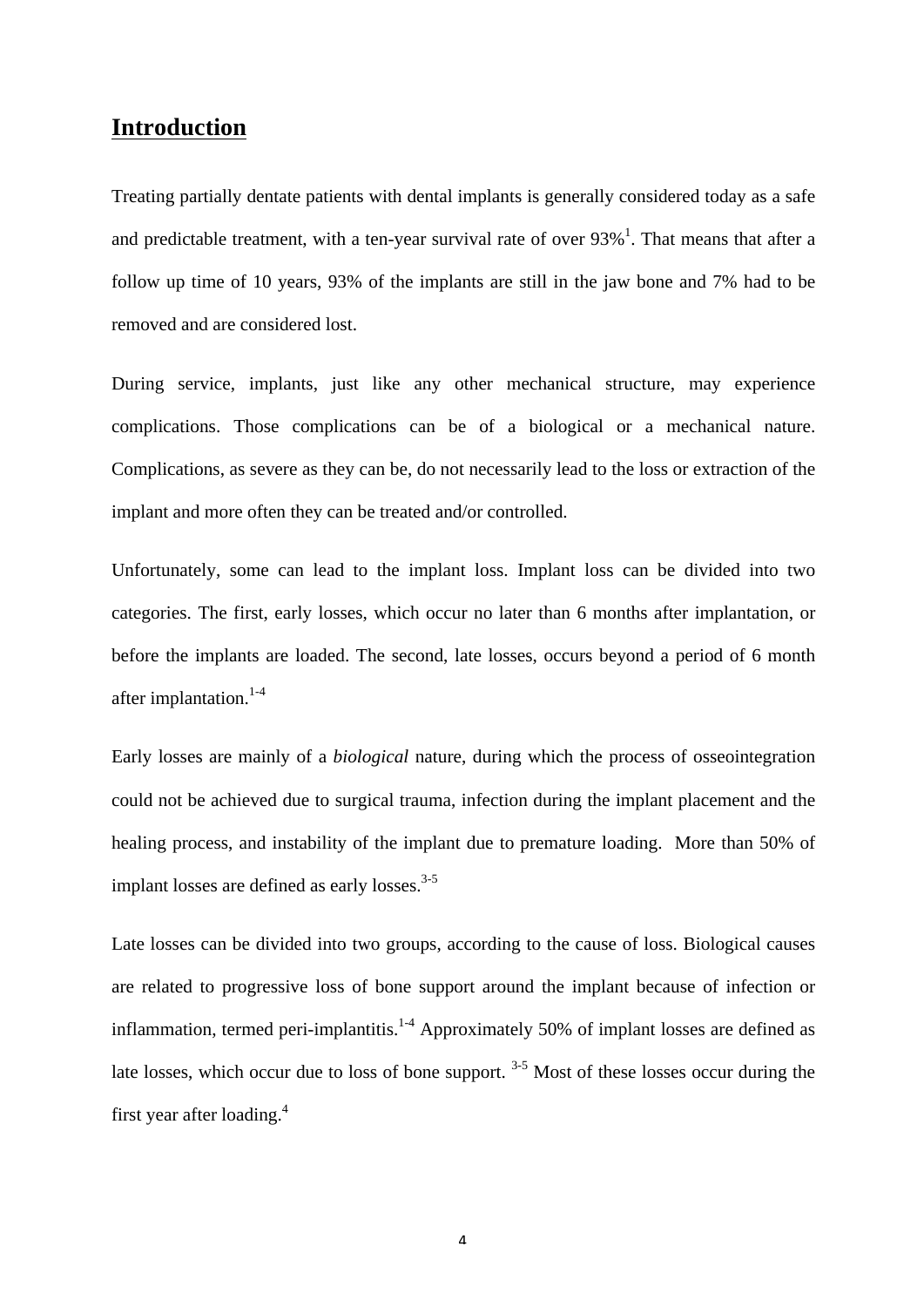Snauwaert et al. $<sup>6</sup>$  studied implant lose rate, with emphasis on occurrence over time, of 5000</sup> implants after a follow up time of 15 years. 60% of late biological losses occurred 1 year after loading, and 40% occurred from the second year on.

The second cause for implant loss is related to *mechanical complications*. Mechanical complications are a generic term for mechanical damage of the implant, its components, or to the suprastructure supported by the implant. Implant loss, in the context of mechanical complications, includes of course implant fracture, which is considered a severe complication requiring extraction of the implant and its supporting bone.<sup>6-9</sup>

A series of recent systematic reviews, based on several clinical studies with at least 5 and 10 year follow up periods, reported a high incidence of such mechanical complications<sup> $(1, 9-10)$ </sup> with a 5-year complication rate for a total number of mechanical complications ranging from 16.3%-53.4%. <sup>10</sup> Fracture of the fixation screw is one of the most common mechanical complication, with a 5 and 10 year estimated complication rate of 9.3% and 18.5%, respectively. Implant fracture is considered a severe but rare complication, with a 5 year complication rate of up to  $4\%$ .<sup>10</sup> Dhima et al.<sup>11</sup> presented a long-term retrospective study evaluating the outcome of 1325 implant, after a follow up time of 29 years. Mechanical complications were more frequent than biological ones. Well over half (58%) of the implants experienced at least one mechanical complication. The study also showed that mechanical complications occur significantly later than biological complications, with a mean time of 5 years for biological complications to occur versus 7.6 years for mechanical complications. Fracture of the fixation screw (8.5%), and abutment fracture (5.5%) were the top observed mechanical complications.

Regarding implant fracture, 6% of the lost implants are the result of implant fracture, according to Manor et al.<sup>5</sup> In parallel, Pommer et al.<sup>12</sup> recently published a systematic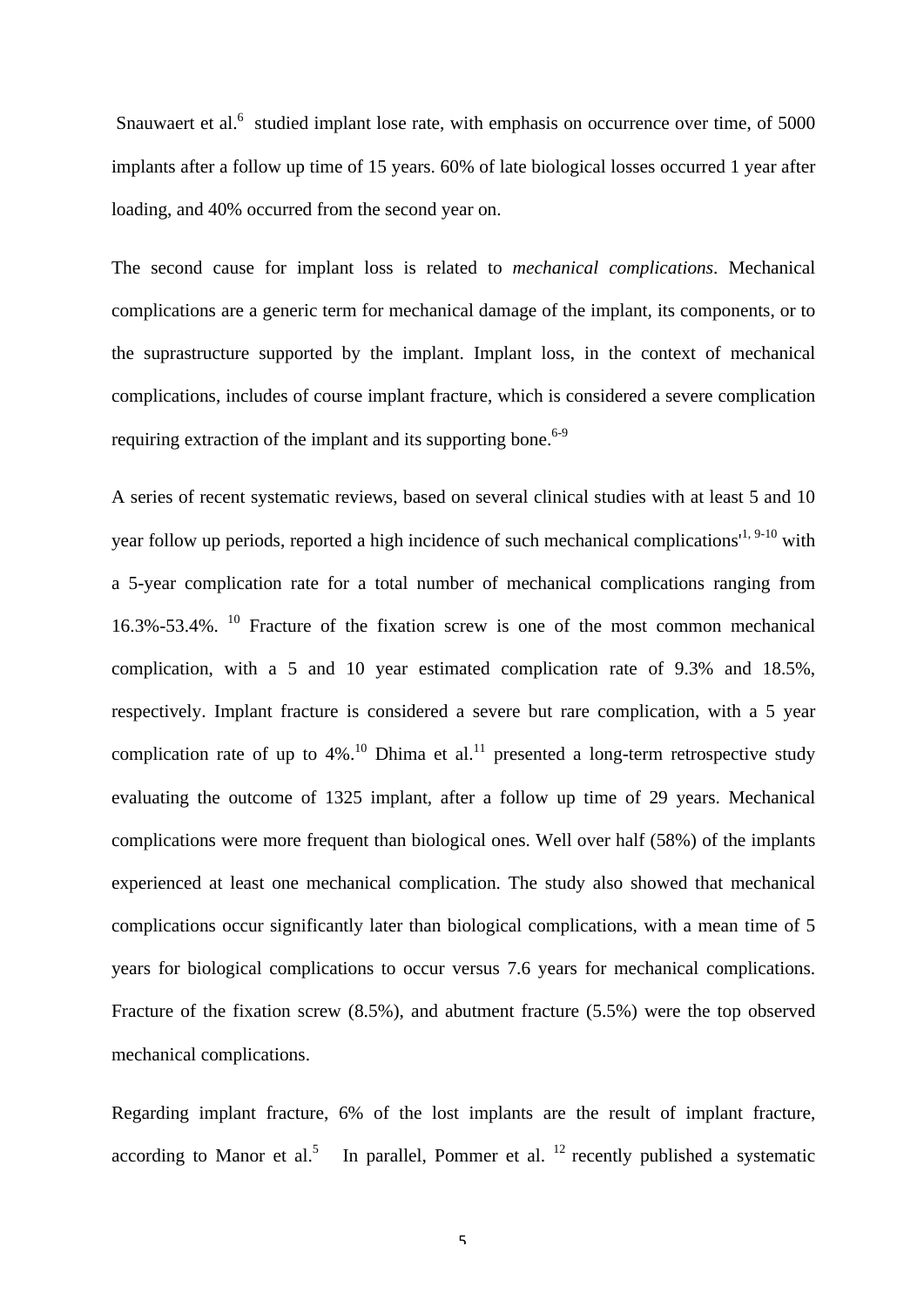review meta-analysis on the incidence of implants' fracture, reviewing a large number of clinical studies that reported such fractures. Their study estimated an incidence of implant fracture to be 2.8% after a follow up time of 8 years. Most fractured implant included in this study occurred just after a mean time of  $4.1\pm3.5$  years. These incidences clearly highlight the *importance of the follow up time* on the occurrence of implant fracture.

All these studies, dealing with implant loss and implants complication rates, have clearly pointed out that mechanical complications, and among them *implant fracture*, do actually occur with a high incidence rate after long follow-up time periods. Mechanical complications occur significantly later and more frequently than biological complications, and their severity is much more pronounced because of the complexity of treatment that ensues.

The identification of the probable causes leading to mechanical complications is important in order to prevent their recurrence. Mechanical complications can be related to several parameters. The type of restoration supported by the implants, when the type of restoration whether removable or fixed prosthesis, may influence the loads that are transmitted to the implant and thus the incidence of mechanical complications.<sup>3</sup> Occlusal loads' magnitude is a key factor contributing to the load imposed on the implants. Para-function habits such as bruxism and clenching may increase the load magnitude on the implant/ prosthesis system leading to early occurrence of mechanical complications.13 Aside from the above clinical reasons, mechanical reliability of implants depends also on their overall design, materials used and surface treatments for improved osseointegration. Examining the fracture surface of retrieved fractured dental implants and implant components (fractographic analysis) is the optimal procedure to assess structural integrity. *Metal fatigue* <sup>14</sup> has been identified as the implants' main fracture mechanism by many studies.  $8, 15-16$  The cause(s) for fatigue crack initiation was first shown to be related to *implant design* that includes significant stress concentrators.<sup>15, 17-18</sup> Accelerated fatigue failure was also observed for implants that were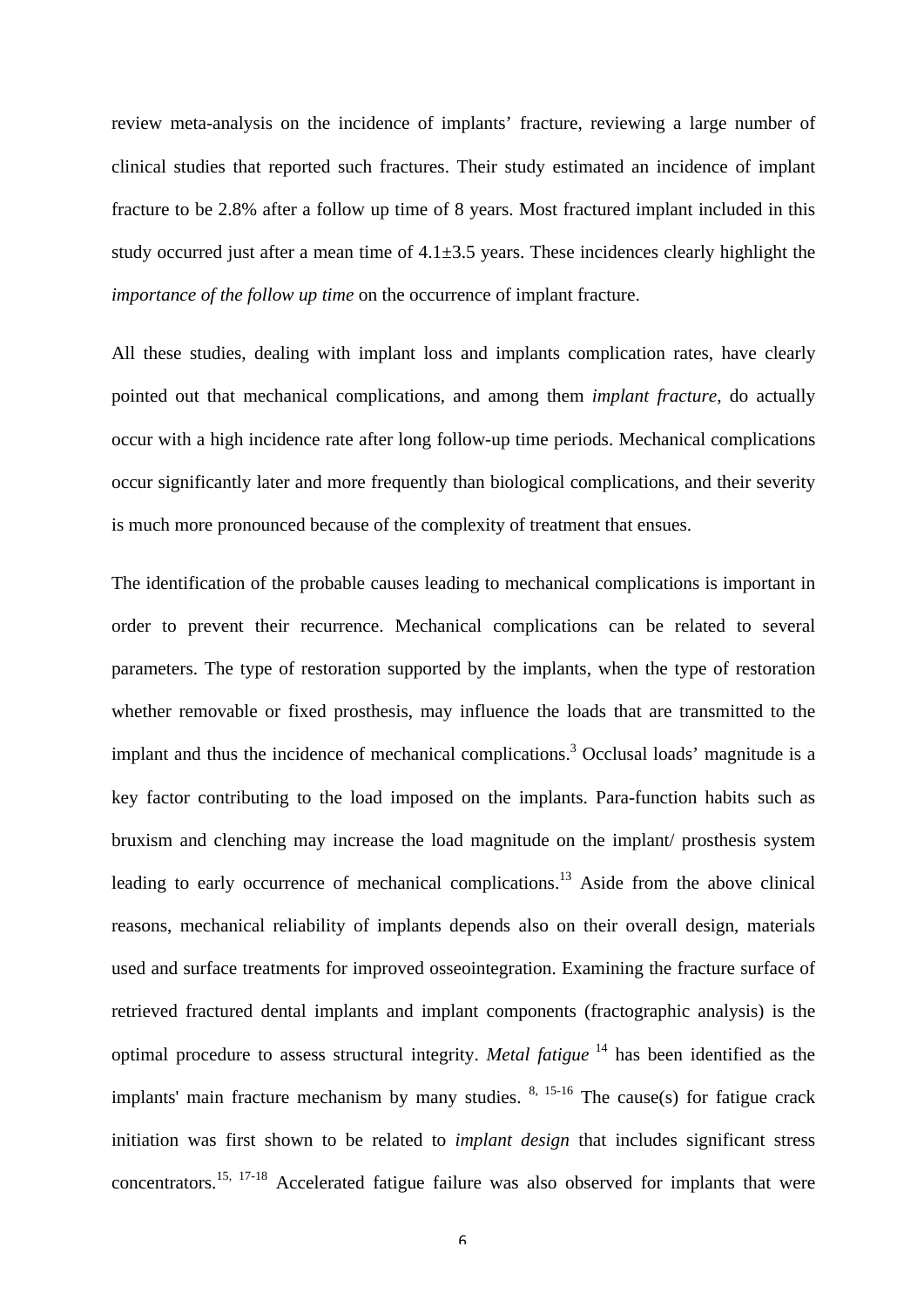cyclically loaded in a saliva-like environment, <sup>19</sup> indicating the potentially adverse effects of the in-vitro atmosphere. Moreover, the surface roughening procedure, aimed at promoting osseointegration  $20$  was also evaluated as a potentially damaging factor to the mechanical performance and reliability of the implants. Large crater-like areas, sharp edges, dents and scratches, with embedded foreign (ceramic) particles, introduced during the *surface treatment*, were also identified as an additional cause for fatigue crack initiation.<sup>21</sup>

Having addressed the relatively high rate of occurrence of mechanical failures over prolonged periods, one may wonder whether those observed fractures actually initiate at the very late stages of the implant life, or whether small cracks might develop at rather early stages, while going un-noticed during the usual follow-up evaluations, and only seen and diagnosed when the fractured implant leads to complete loss of the prosthesis, and collapse of the rehabilitation procedure. Scanning the surfaces of failed implants, which failed (but did not fracture) due to bone loss and implant's mobility, after prolonged time of use, has never been performed so far. Yet, as will be shown in this paper, scanning the surface of retrieved implants that had to be removed because of purely biological complications, is likely to contain a wealth of new information related to the presence of developing micro-cracks in the structure.

The study reports a thorough scanning electron examination of the surface of 100 late failed implants. The presence of micro-cracks is extensively characterized with regards to their frequency, location on the implant, origin and probable causes.

# **Materials and methods**

*Collection of implants*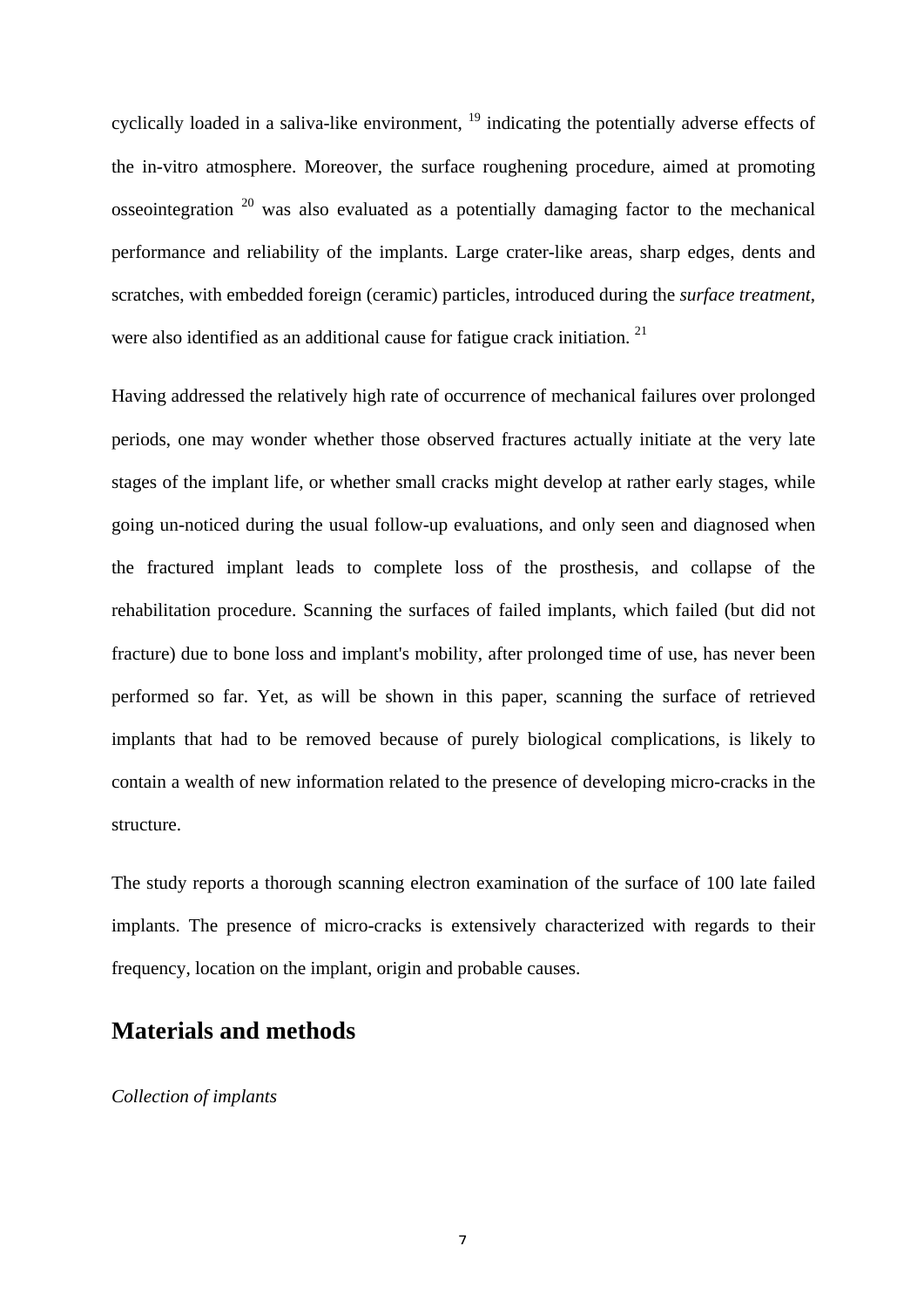One hundred implants were collected from four private clinics located in Israel. All the implants were extracted most likely due to bone loss and/or lack of bone support. Those are considered as "failed" implants. Unfortunately, no medical record of the failed dental implants was made available, such as implant material, intra-oral location, service years, carried rehabilitation, proximity to additional implants or degree of bone loss. Likewise, no information was available about the patient, such as gender, age, oral status and habits. Consequently and likewise, the implants were investigated on purely technical grounds without addressing the related medical issues. Despite those limitations, the collected implants can be considered as a representative collection of dental implants, without any bias like single manufacturer, or single dental clinic. All the investigated implants share one feature, namely all had to be retrieved because of reasons other than mechanical.

### *Implants cleaning*

The collected implants were covered with debris of bone and organic materials that had to be removed in order to perform a complete reliable examination. All implants were cleaned according to a cleaning protocol described on Table 1.<sup>16</sup>

| Layer to be removed | Chemical solution               | Time in solution |
|---------------------|---------------------------------|------------------|
| Blood / soft tissue | Sodium hypochlorite 3%          | $< 10$ min       |
| Organic layer       | *Acetone (commercially<br>pure) | $30 \text{ min}$ |
| Inorganic layer     | **EDTA 17%                      | As needed        |

| Table 1: Proposed cleaning protocol for retrieved dental implants |  |  |
|-------------------------------------------------------------------|--|--|
|-------------------------------------------------------------------|--|--|

\***acetone**, organic solvent, \*\***Ethylenediaminetetraacetic acid**, chelating agent, sequester metal ions such as  $Ca^{2+}$  and Fe<sup>3+</sup>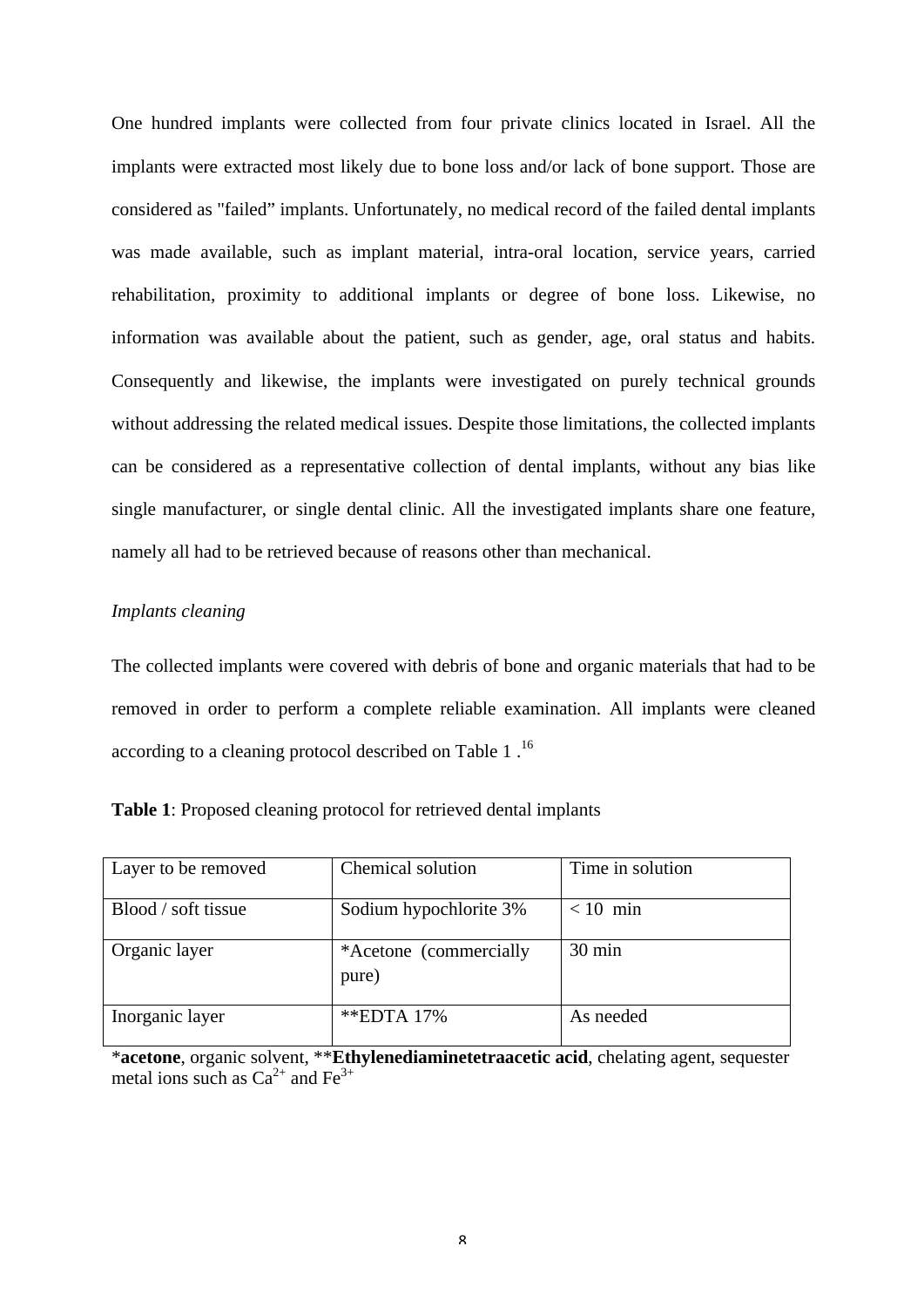The specimen was inserted in to a 100ml glass beaker. The beaker was filled with the selected chemical solution until the specimen was completely covered by the solution. During the time in the solution, the beaker was kept in a hot water ultrasonic bath. Between solutions, the specimen was thoroughly rinsed with water or ethyl alcohol.

#### *Implants identification*

In order to identify the metal composition of the implants, SEM-EDX (energy dispersive Xray spectroscopy in the scanning electron microscope) analysis was performed. The identification is semi-quantitative, but it allows establishing a clear distinction between commercially pure Ti (CP-Ti) and its alloys.

#### *Implants examinations*

All implants were examined for early signs of mechanical failures (e.g. cracks) by using scanning electron microscopy (SEM, Phillips XL 30, Eindhoven, Netherlands). The analysis consisted of thorough surface scanning of the implant on its entire periphery  $(360^{\circ})$  and length.

For each examined implant, 5 primary properties were evaluated, namely:

- 1. Characterization of the implants diameter and length,
- 2. Identification of the surface treatment if any,
- 3. Presence of defects and their characterization,
- 4. Identifications of the defects' location,
- 5. Involvement of embedded foreign particles with the observed defects.

#### *Statistical analysis*

Statistical analysis was performed using SAS statistical software, version 9.2 (SAS Institute, Cary, North Carolina) in order to assess potential correlations between the implants'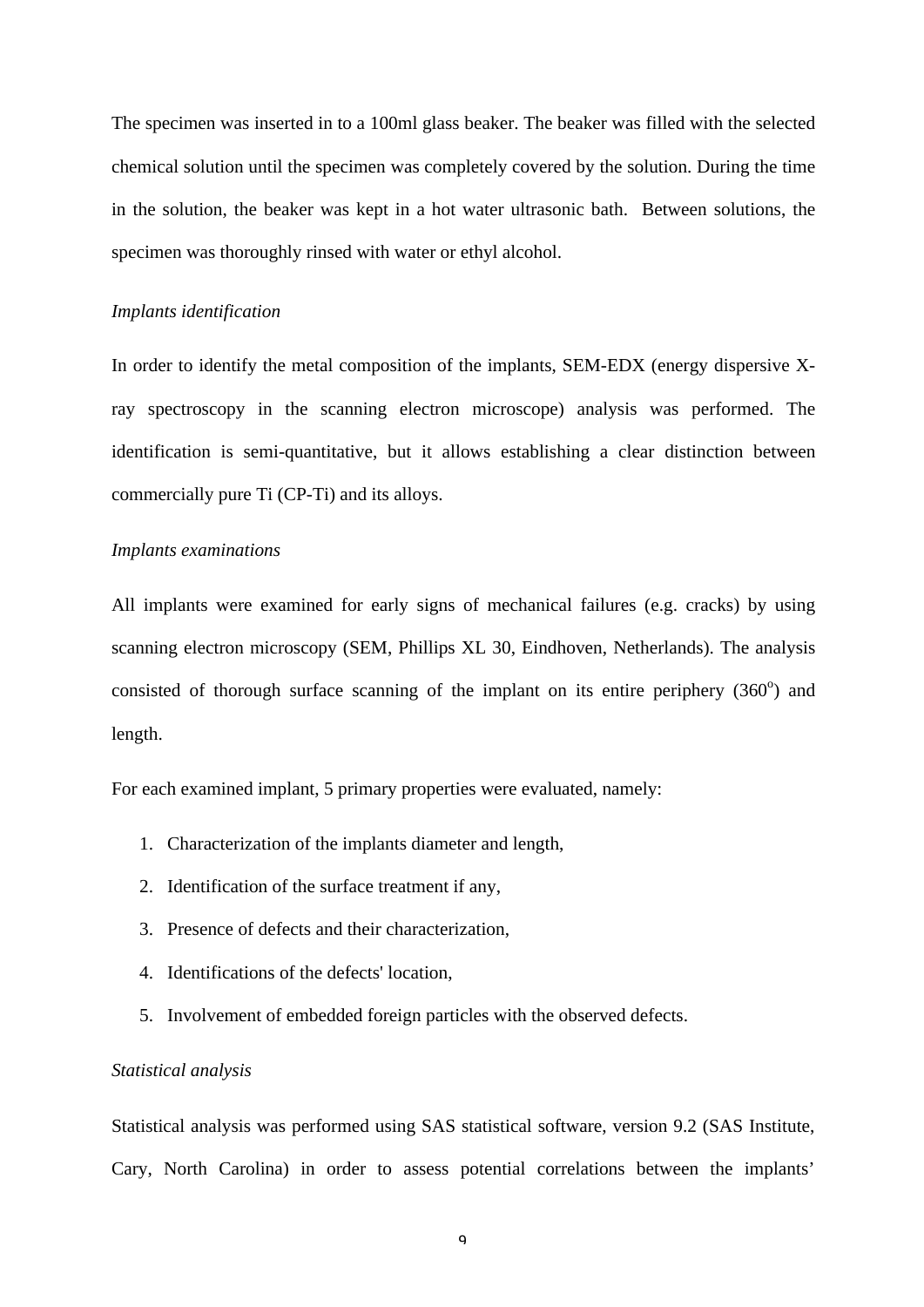properties (material, dimensions, surface treatment and involvement of embedded foreign particles), and the observed surface defects and their location.

The correlation between the material composition, implant length, involvement of particles and the observed defects was evaluated using the Chi-square test. The influence of the implant width and surface treatment was assessed using the Fisher exact test, because the asymptomatic Chi-square test was not appropriate (number of positive observations was less than 5). In all tests, the significance level was set to 0.05.

# **Results**

#### **About the implants**

The SEM-EDX analyses indicated that 89% of the 100 implants were made of Ti-6Al-4V, and the remaining 11% of CP-Ti.

Next, the surface treatments were identified. It was found that 94% of the implants underwent a specific surface treatment, while the remaining 6% of the implants were as-machined only<sup>22</sup>. The surface treatments were further divided into two groups. The first, coated implants, includes titanium plasma spray (TPS) (30%), or anodizing (1%) The second comprises uncoated implants that underwent grit-blasting and etching (50%), grit blasting only (9%), or etching only (4%). Fig. 1 shows representative SEM micrographs of the 6 typical surface topographies.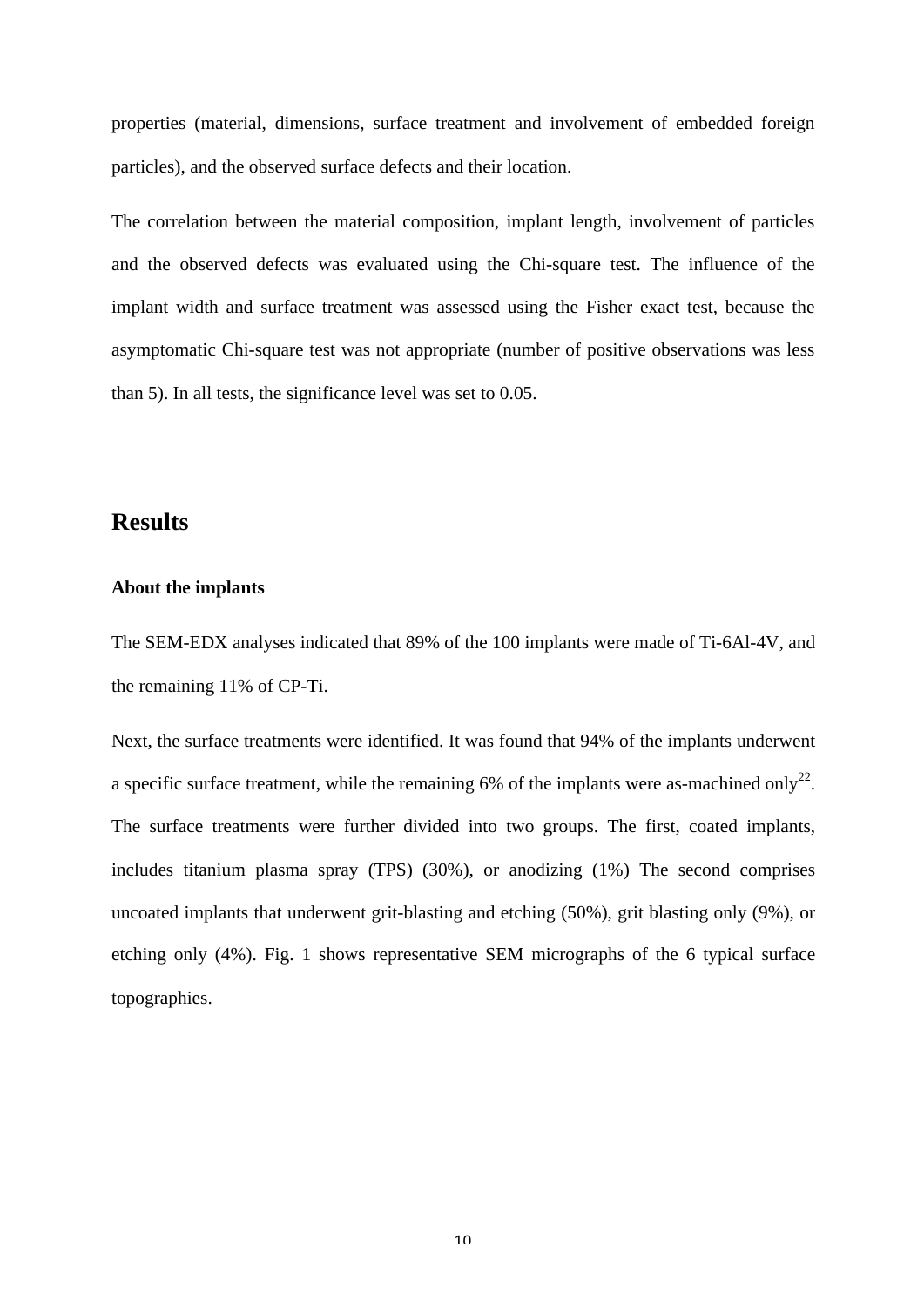

**Figure 1**: Surface treatments on retrieved implants. A. Titanium plasma spray (TPS). B. Anodizing. C. Grit-blasting and etching. D. Grit-blasting only. E. Etching only. F. Asmachined surface.

The diameter and length of each implant were also characterized to define specific groups. 85% of the implants had a standard diameter of 3.6-4.4mm. 6% of the implants were narrow with a diameter of less than 3.5mm, and the remaining 9% were wide, with a diameter exceeding 4.5mm.

27% of the implants were considered short, with a length shorter than 10 mm, and the remaining 73% were longer (10-16 mm).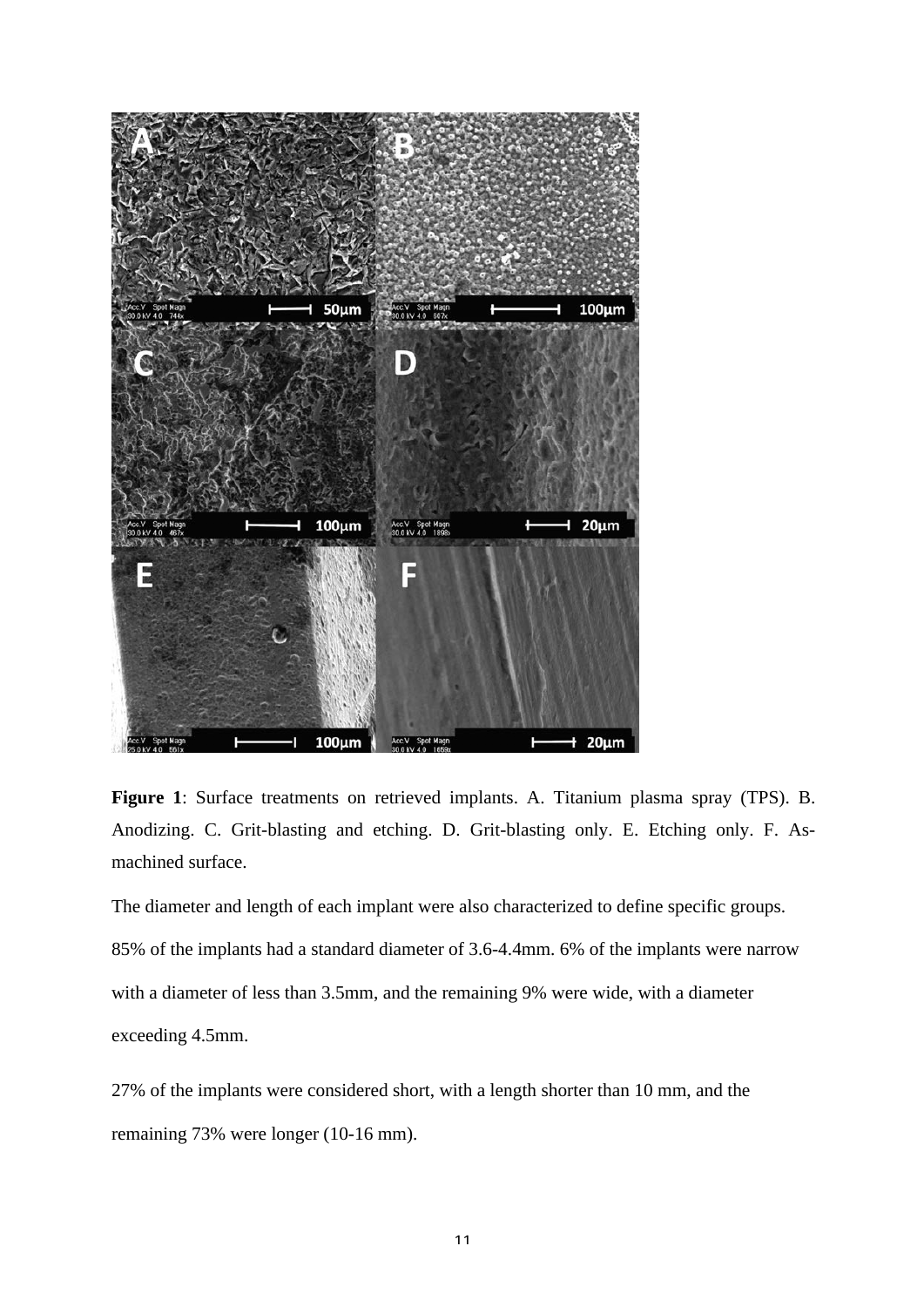### *About the defects*

Mechanical defects were identified on the scanned surfaces of the implants. The defects were (arbitrarily) divided according to their length and appearance. Defects that had a length exceeding 0.5mm were defined as "full cracks" (see Fig. 2).



**Figure 2**: "Full cracks" (white arrows): SEM micrographs of surface defects defined as "full cracks". A. As-machined, B. Grit-blasted and etched, C. TPS, and D. Anodizing. The white arrows mark "full cracks".

Defects with a length between 25µm-100µm were defined as "crack-like defects" (Fig. 3).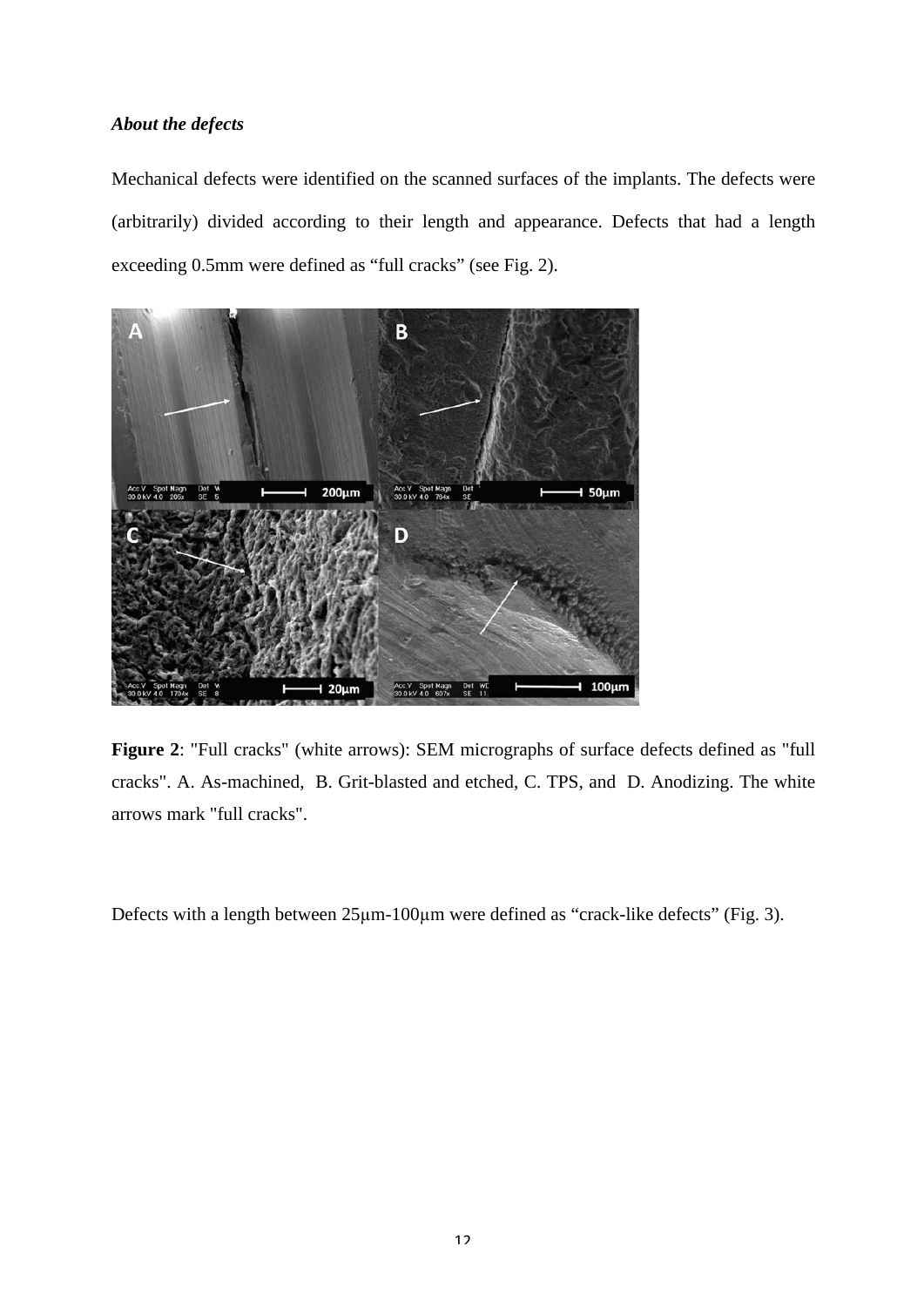

**Figure 3**: "Crack-like defects (white arrows)": SEM micrographs of surface defects defined as "crack-like" A.and B. Grit-blasted and etched. C. coated TPS. D. Grit-blasted only.

Altogether, 62% of the implants contained defects, of which 28% were full cracks, and 34% were crack-like defects. Surface defects can be generated during the surface preparation treatment, as shown for grit-blasted specimens.<sup>21</sup> However, the observed defects on the examined commercial implants before implantation and loading, were quite abundant, and consisted essentially of craters. This is in contrast with the number and typical morphology of the crack-like defects observed in the present work, which were deeper and wider, as characteristic of full cracks.

In addition, none of the examined implants exhibited signs of gross plastic flow that would unavoidably precede crack/flaw formation in the investigated ductile materials, had they been subjected to overload during implant extraction or insertion. Likewise, no signs of wear or tool markings, all indicative of a surgical procedure, were observed in the vicinity of the defects. It can therefore, be reasonably assumed that the present crack-like defects and full cracks were in fact generated during the implant's use. Finally, note that the defect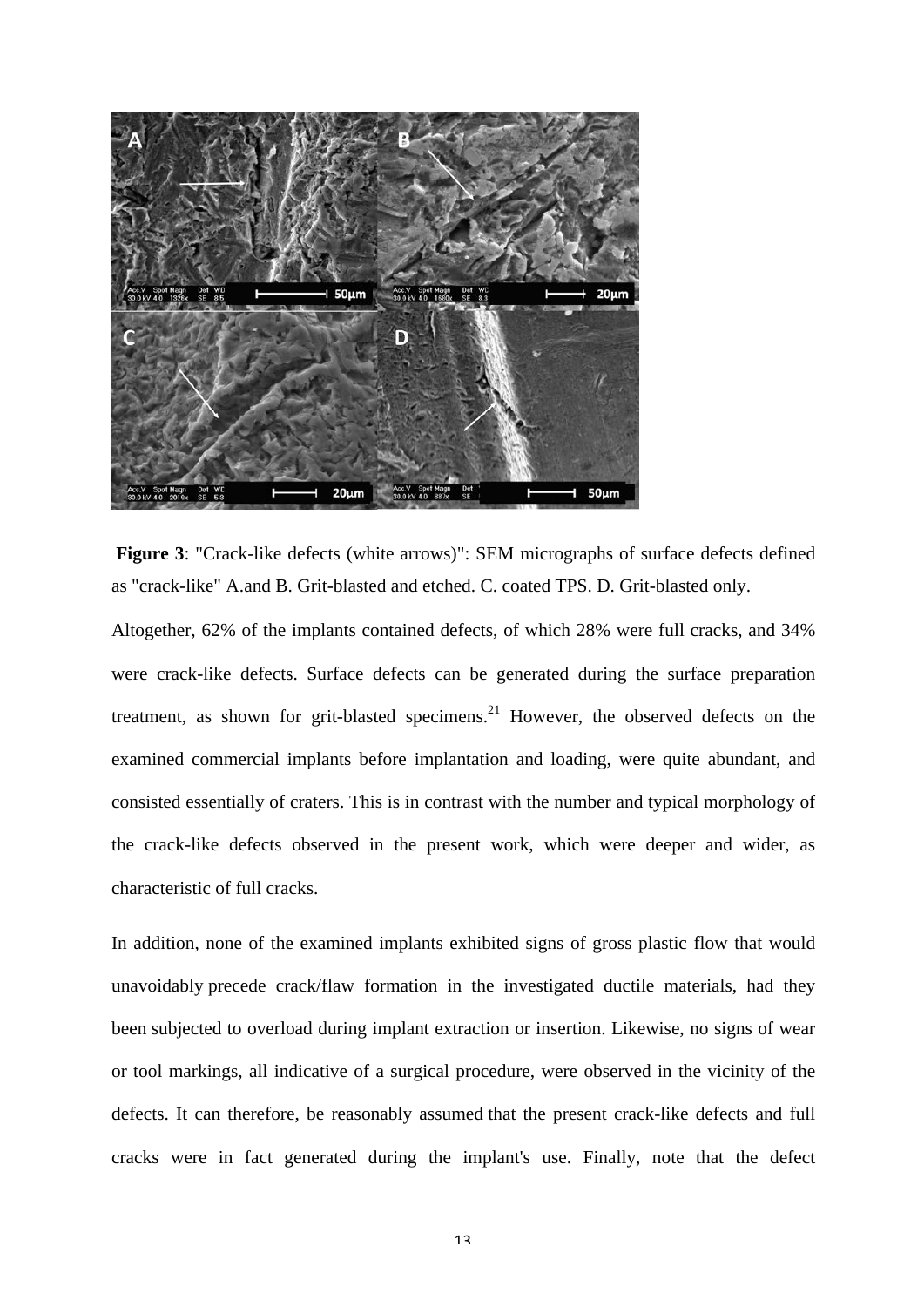classification used here is arbitrary, in the sense that the defects' length is continuously distributed, so that irrespective of their denomination, those are all defects.

As a general remark, one should note that sizing the *depth* of the micro-cracks without prying them open is not possible, and such information is of course quite necessary for fracturemechanics based calculations. Since most fatigue cracks are semi-elliptical or semi-circular, the depth of the observed cracks can be surmised to be of the order of the measured length  $L/\pi$ , which is a lower bound, considering that the crack-front itself is seldom a straight line.

### *Implant parameters-defect relationship*

Table 2 summarizes all the observed implants parameters and the various identified defects, as well as the statistical significance of the correlation between them.

**Table 2**: Implant parameters and observed defects (In the second column, the numbers. in parentheses indicate the total number of implants of a kind). GB stands for grit-blasting. N.S. indicates "not significant".

| Defects                      |                                                                       |                |      |                       |          |                |                | P-Value    |
|------------------------------|-----------------------------------------------------------------------|----------------|------|-----------------------|----------|----------------|----------------|------------|
|                              |                                                                       | Full cracks    |      | Crack like<br>defects |          | No defects     |                |            |
|                              |                                                                       | $\mathbf n$    | $\%$ | $\mathbf n$           | $\%$     | $\mathbf n$    | $\%$           |            |
| Implant's<br>material        | $CP-Ti(11)$                                                           | 8              | 73   | $\mathbf{1}$          | 9        | $\overline{2}$ | 18             | $P=0.0038$ |
|                              | Ti-6Al-4V (89)                                                        | 20             | 22   | 33                    | 37       | 36             | 41             |            |
| Surface<br>treatment<br>type | Without coating<br>(GB+etching, GB<br>only and Etching<br>only $(63)$ | 15             | 24   | 21                    | 33       | 27             | 43             | $P=0.0060$ |
|                              | Coated(TPS and<br>Anodized) (31)                                      | $\overline{7}$ | 23   | 13                    | 42       | 11             | 35             |            |
|                              | As-Machined (6)                                                       | 6              | 100  | $\Omega$              | $\Omega$ | $\theta$       | $\overline{0}$ |            |
| Implant's<br>width           | Narrow $<$ 3.5mm<br>(6)                                               | $\overline{2}$ | 33   | 1                     | 17       | 3              | 50             | N.S        |
|                              | Standard 3.6-<br>$4.4$ mm $(85)$                                      | 25             | 30   | 30                    | 35       | 30             | 35             |            |
|                              | Wide $>4.5$ mm $(9)$                                                  | $\mathbf{1}$   | 11   | 3                     | 33       | 5              | 56             |            |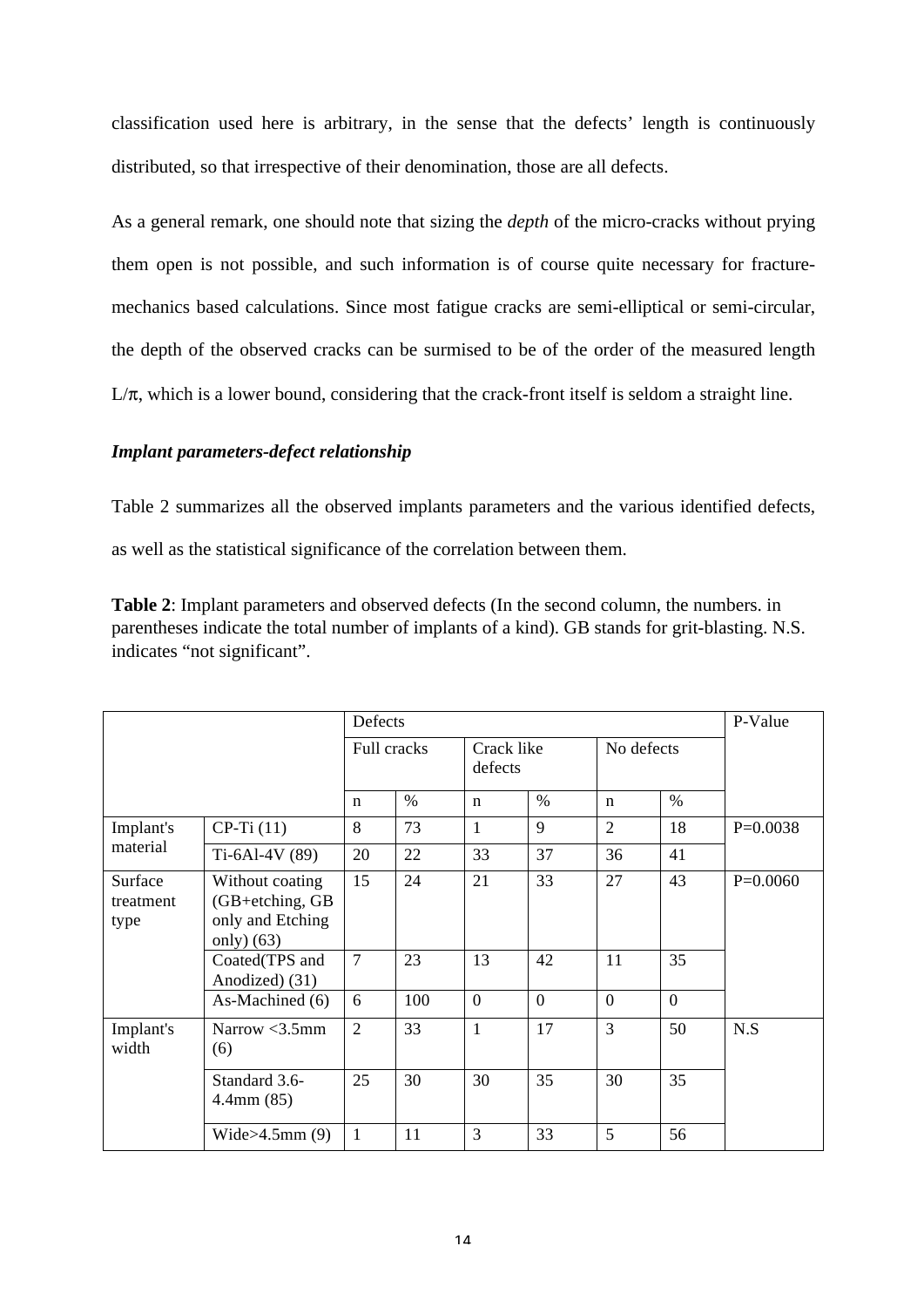| Implants<br>length   | Short <10mm(27)           | 8              | 30       | 9        | 33       | 10                       | 37 | N.S       |
|----------------------|---------------------------|----------------|----------|----------|----------|--------------------------|----|-----------|
|                      | Long>10mm $(63)$          | 20             | 28       | 25       | 34       | 28                       | 38 |           |
| Defect's<br>location | Threads $(51)$            | 24             | 47       | 27       | 53       |                          |    | $P=0.025$ |
|                      | Neck $(4)$                | $\overline{4}$ | 100      | $\theta$ | $\theta$ |                          |    |           |
|                      | Threads and<br>Neck $(7)$ | 0              | $\theta$ |          | 100      | $\overline{\phantom{a}}$ |    |           |

### *Effect of implant material*

Fig. 4 presents the distribution per nature of the defects for the 2 implants' materials (Table 1).



**Figure 4**: Effect of the implants' material on the various identified defects.

The statistical analysis reveals that there is a definite correlation between the implant's material and the frequency and nature of observed defects ( $P= 0.038$ ). This observation might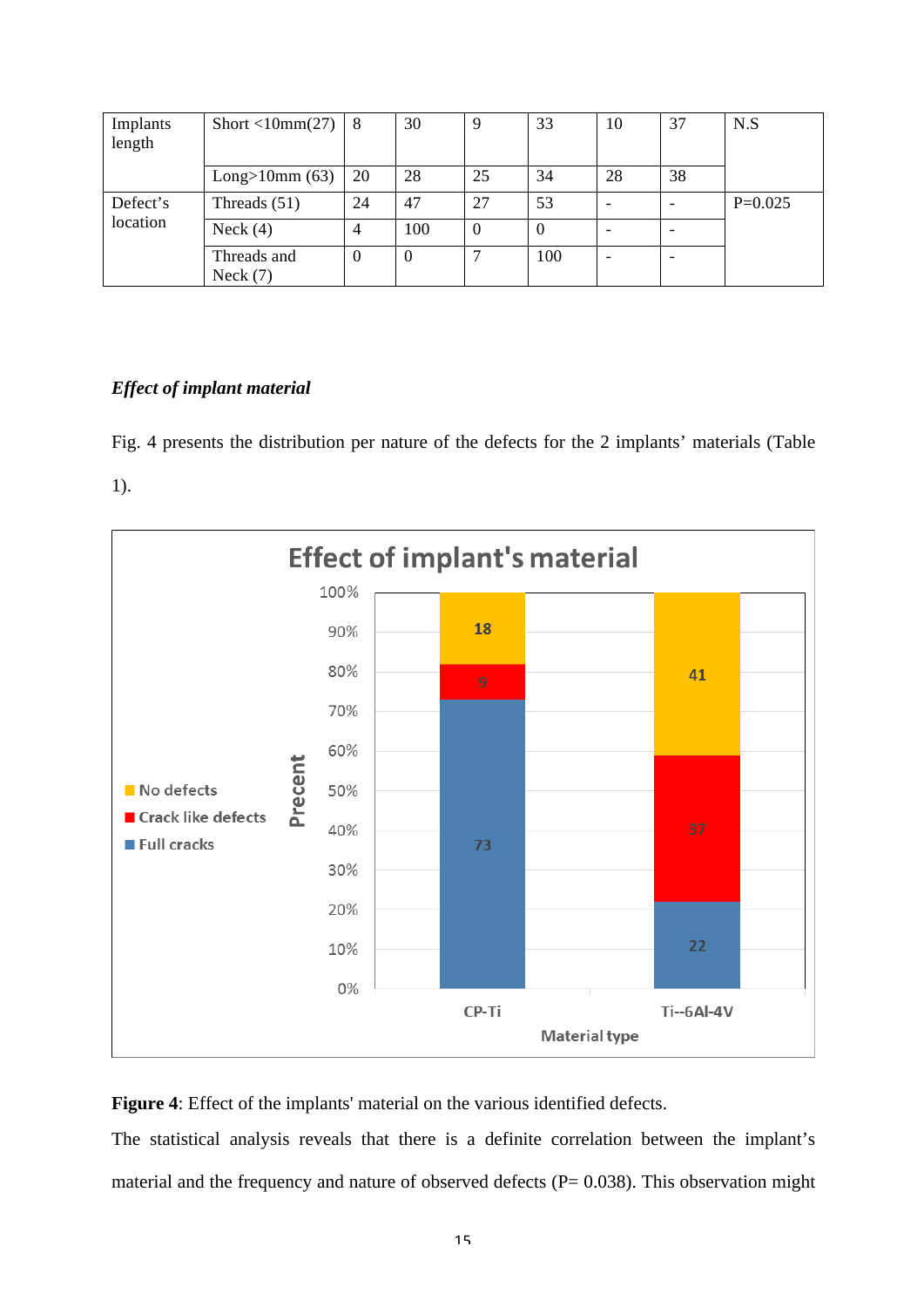indicate that CP-Ti is more prone to developing mechanical damage. This may be based on the fact that, for a similar geometry and mastication loads, the relative (normalized by yield strength) stress is lower for the stronger Ti alloy as compared to the CP-Ti. Lower cyclic stresses are known to confer a longer overall structural fatigue life.

# *Effect of surface treatment*

Fig. 5A shows the distribution of the defects per surface treatment, while Fig. 5B considers the three above-defined groups, namely as-machined, coated and without coating.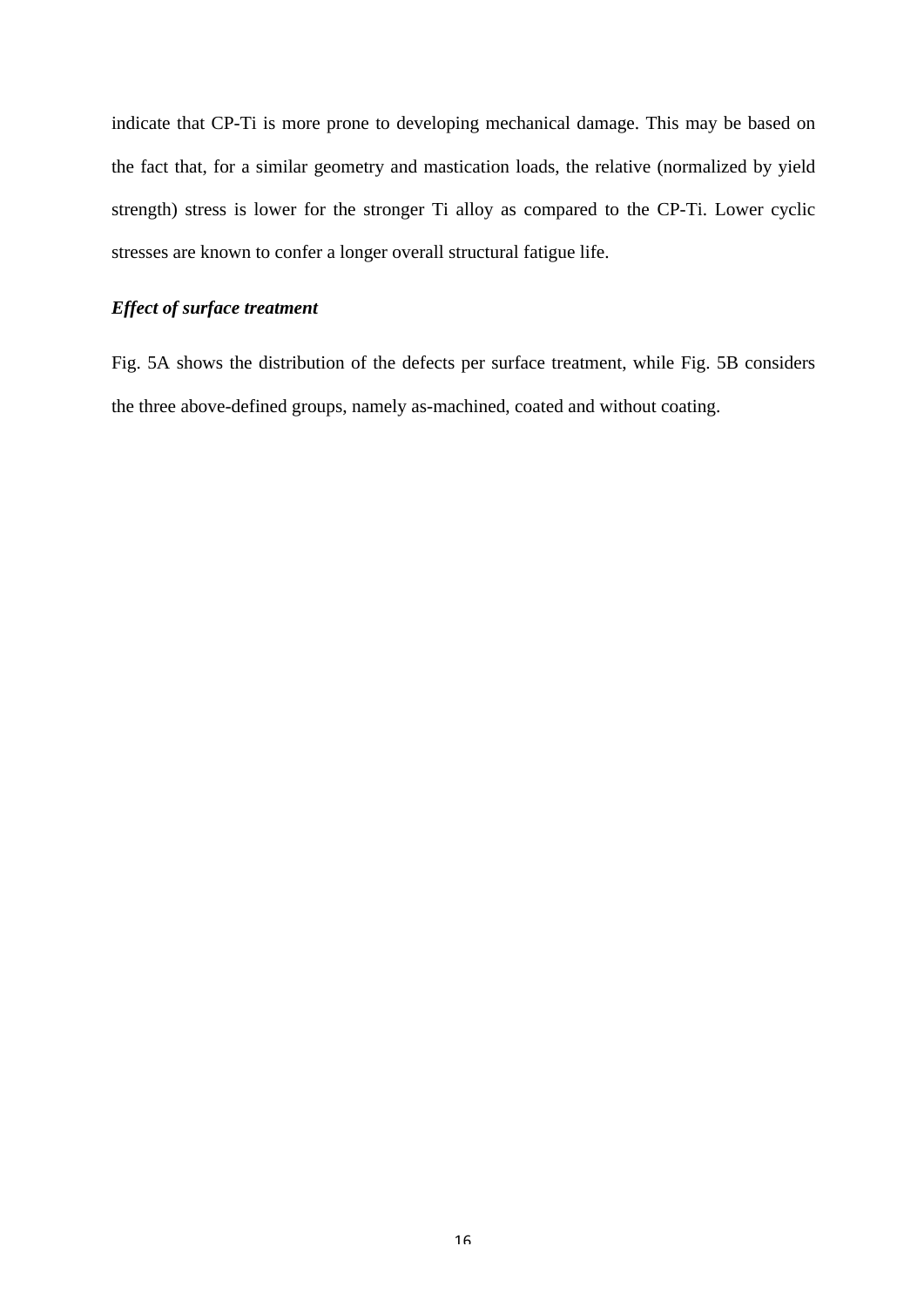

**Surface treatment effect** 

**Figure 5**: Effect of the implants' surface treatments on the various identified defects A. Distribution of the defects per surface treatment. B. Distribution of the defects per surface treatment type (e.g. coated, uncoated and as-machined). Be consistent and put a capital Without..Coated..Pse correct treatment in the title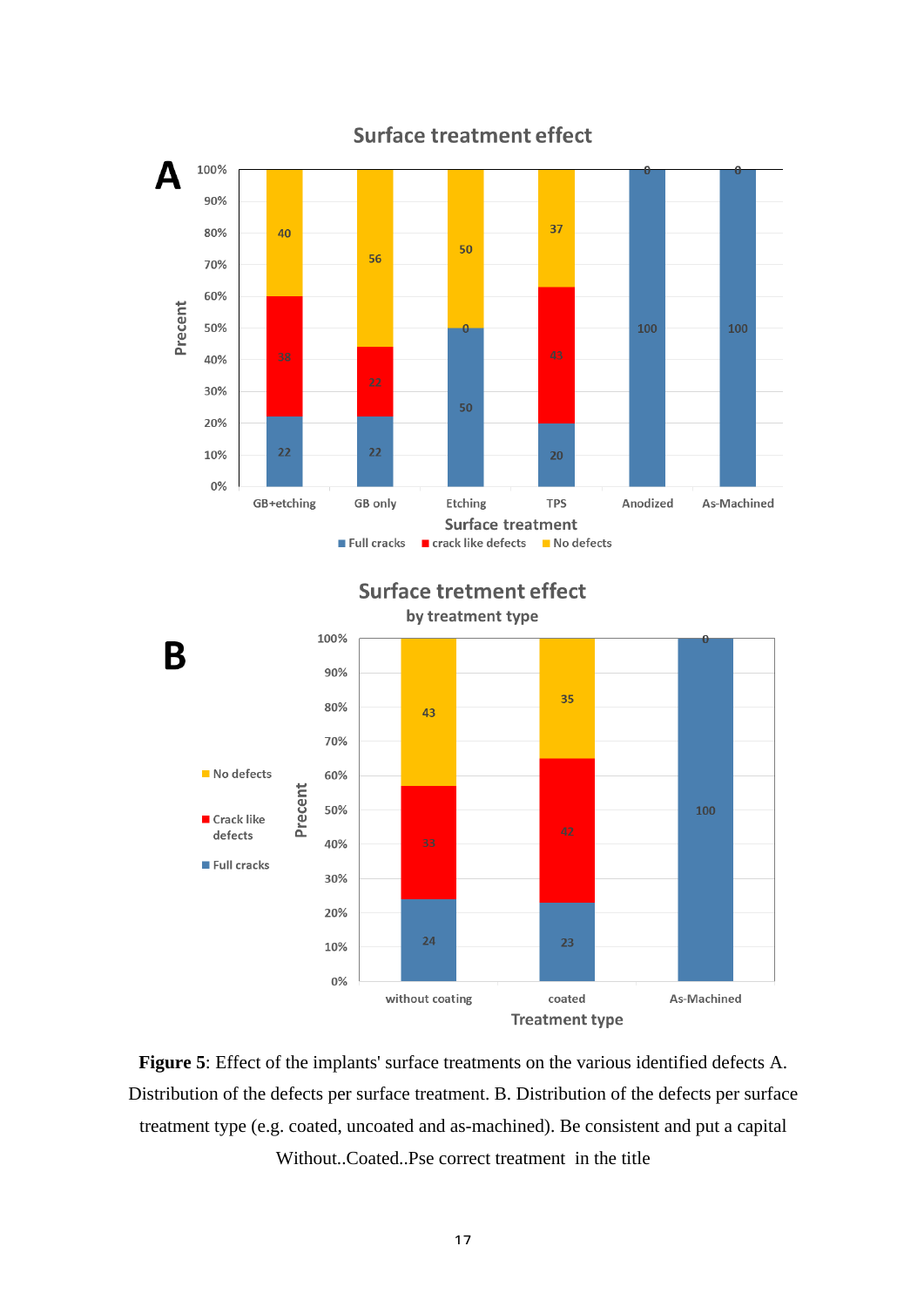The following statistical analysis considers the relationship between the type of surface treatment and the observed defects (as shown in Fig. 5B). Here, a definite correlation exists (P=0.006). However, when "coated" and "without coating" implants are compared in terms of defects, it is found that there is no significant difference between those groups.

Those results are probably related to the fact that as-machined implants are no longer manufactured today, and the collected as-machined implants were most likely retrieved after a longer service time, therefore with a higher probability for containing cracks. This supports defect causation with function rather than during handling or placement.

Examination of the grit-blasted (with or without etching) implants further revealed the presence of embedded foreign particles in both crack-like defects and full cracks alike, as exemplified in Fig. 6.

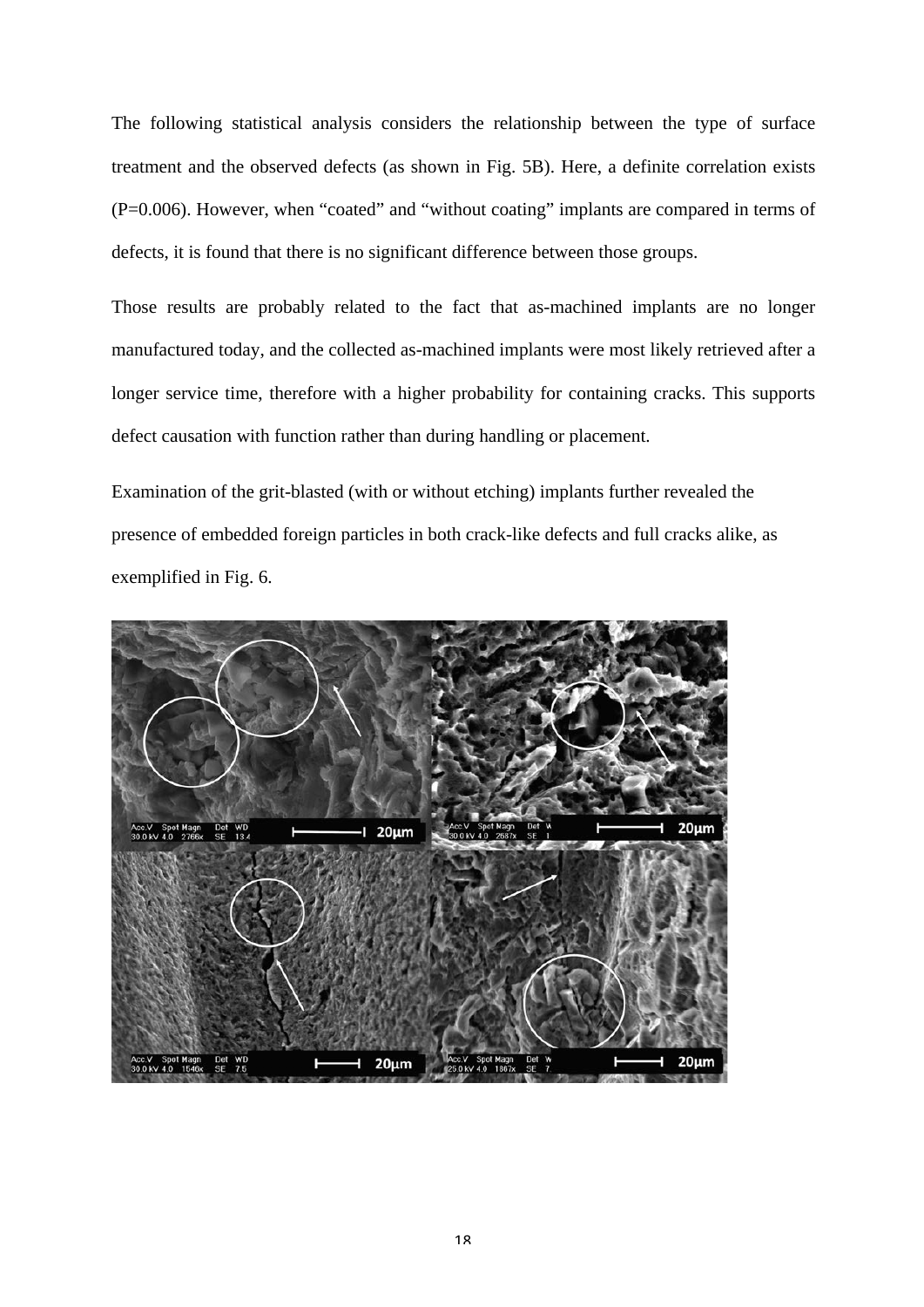Figure 6: Embedded foreign particles on full cracks and crack-like defects, as identified on grit-blasted (with or without etching) implants. The white arrows mark the defects (full cracks or crack-like defects) and the white circles indicate embedded foreign particles.

Among implants that underwent grit-blasting surface treatment (e.g. GB+etching and GB only), 85% of full cracks (11/13) and 76% of crack-like defects (16/21) showed involvement of embedded foreign particles. No statistical correlation was found between the involvement of embedded foreign particles and the type of defects (full cracks or crack-like defects) (P>>0.05). This points to the same probability of finding embedded foreign particles in full cracks as in crack-like defects. In other words, this result shows that the particles' involvement is the same from the "early" crack-like defects stage to the later stage of full grown cracks.

#### *Effect of implant design*

Fig. 7 shows the distribution and nature of observed defects for implants of variable length (7A) and diameter (7B).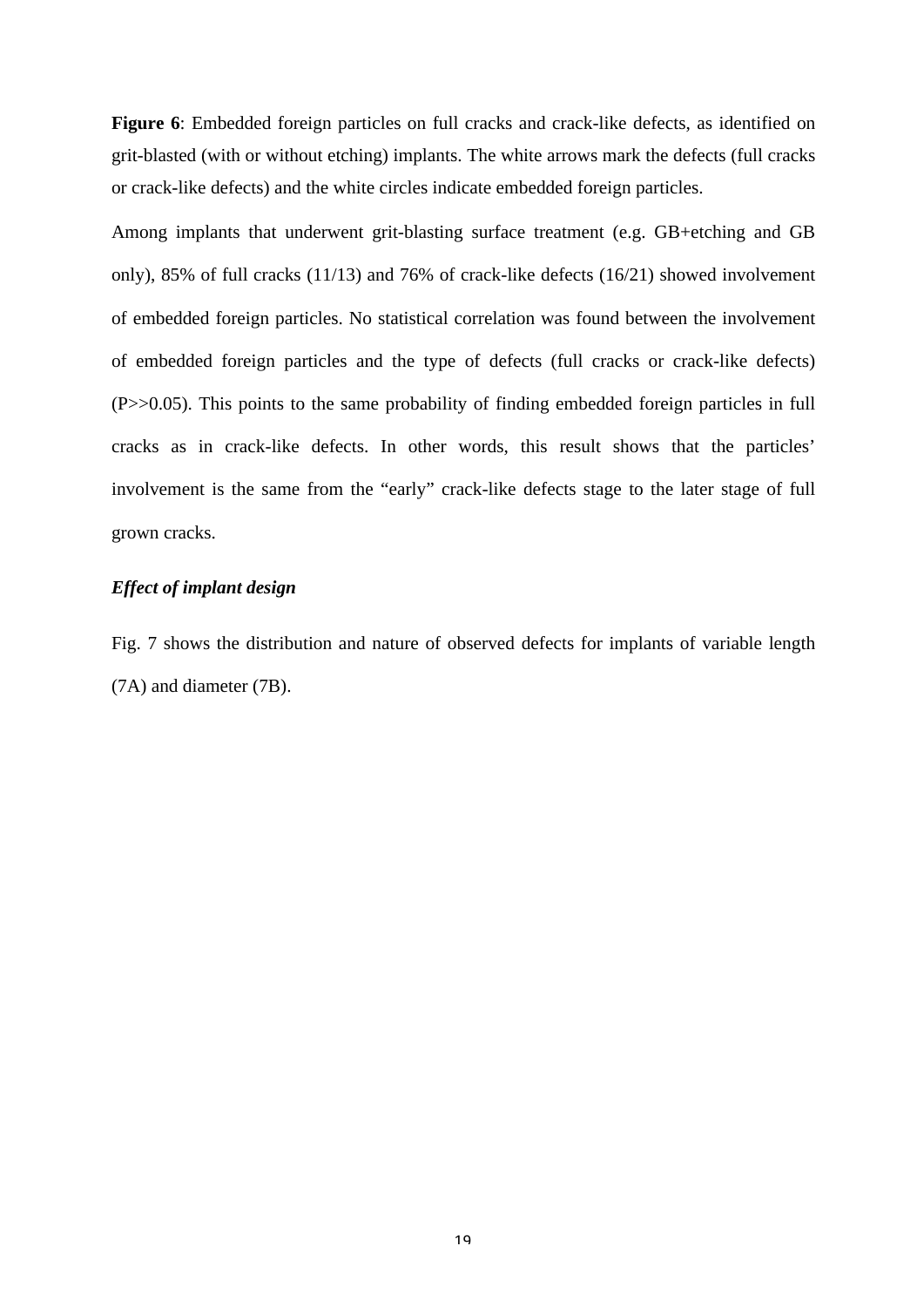



For both the length and width parameters, the statistical analysis indicates an apparent lack of correlation (p>>0.05) in terms of defect types.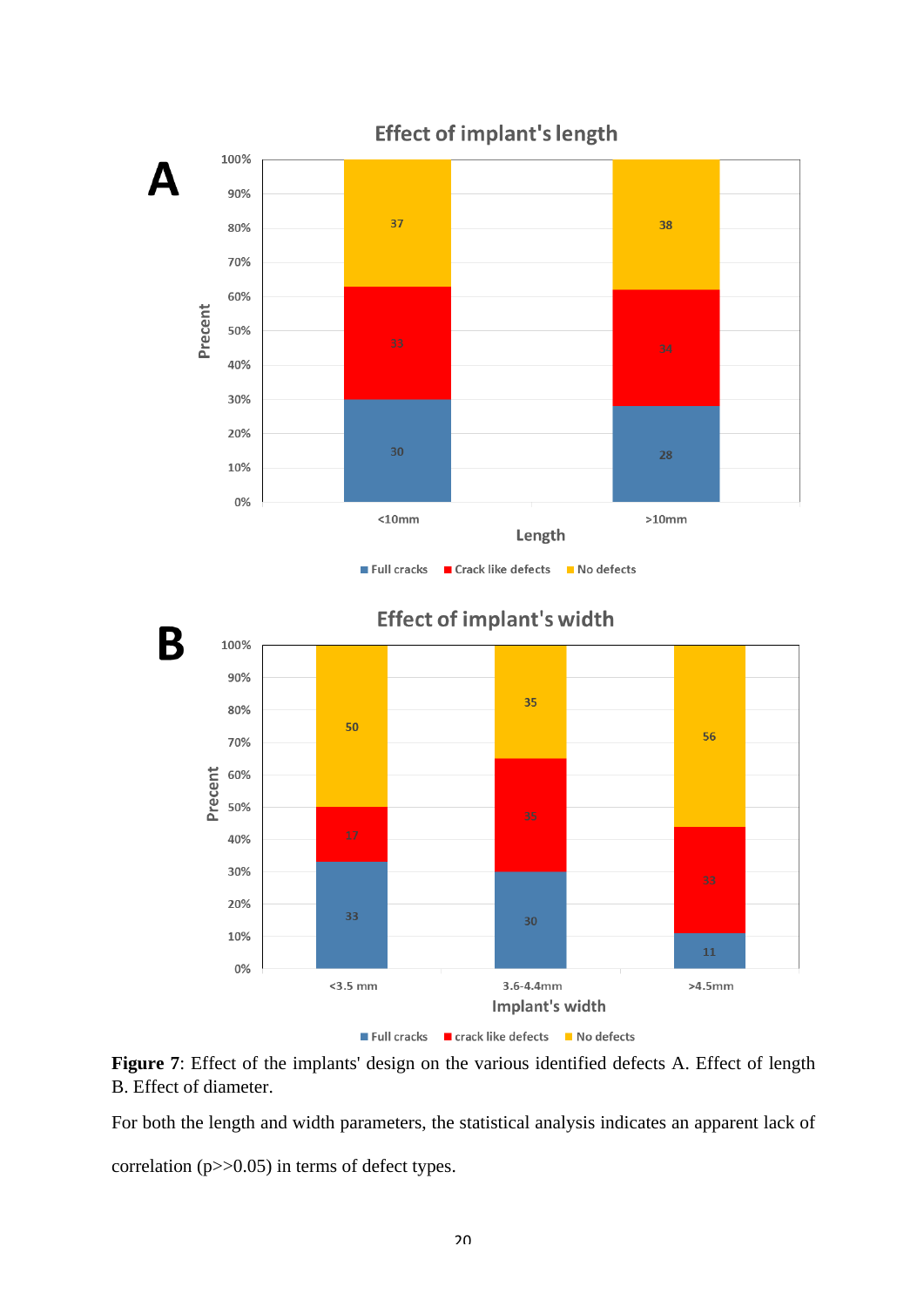#### *About defect location*

The observed defects were further divided according to their location. For this purpose, 3 specific groups were identified in the implants: neck, thread, and both neck and threads. Table 2 indicates the distribution of defects according to their location. A definite correlation exists (P=0.0025) between the defects location and the defect type. Although most defects were observed on the implant's threads, all the defects that were observed on the implant's neck were full cracks, pointing to the implant's neck as the potentially preferential site for failure.

### **Discussion**

The present research is based on the selection of a random sample of 100 implants. As was shown, those implants are made of two different materials, have undergone different surface preparation treatments, and have different diameters and lengths. Therefore, this sample can be considered as representative of a wide variety of implants used in clinical implant dentistry.

Unfortunately, data about the duration of service of those implants was unavailable as well as their placement region (anterior vs. posterior), and their prosthesis construction (cantilever vs. supported beam). As a result, the statistical meaning of the reported observations cannot be ascertained beyond the examined sample. Despite that, it is clear from the observed bone residues covering the implants surface that those implants were all fully osseointegrated before, and failed probably due to progressive loss of bone support or biological complication. None of them failed due to mechanical complications such as cracks or full fracture.

 $21$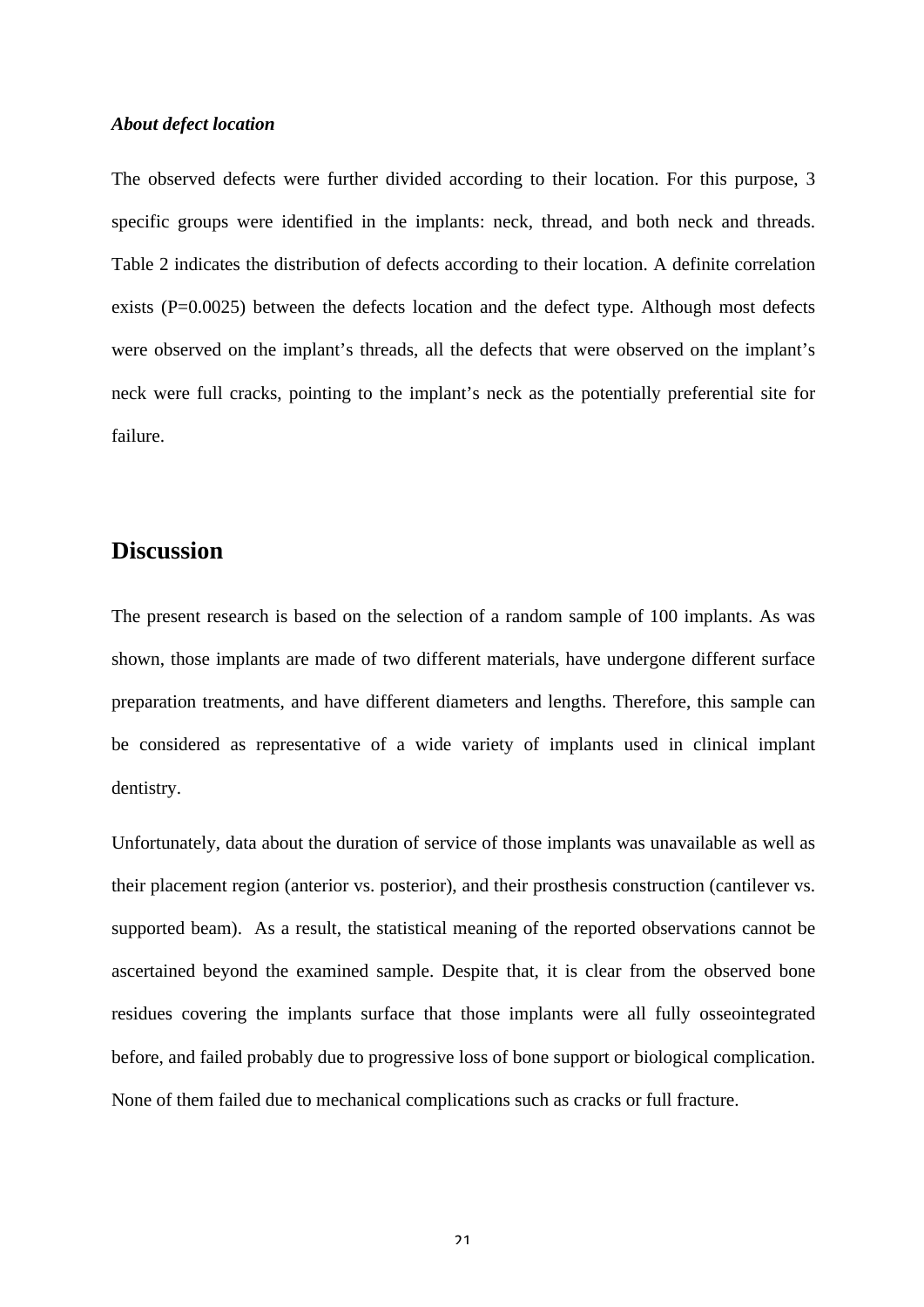As such, those implants can be considered from a mechanical point of view as "*in-vivo*" implants that went through real life repeated loading, therefore perfectly suitable to study the effect of mastication and the oral environment on their mechanical integrity.

The clear novelty of this analysis is that a very large percentage of the retrieved implants contains various grades of defects, ranging from crack-like to full cracks. Depending on time, crack-like defects, which can be regarded as a stress concentration, have a high probability of developing into full cracks. Once present, the crack-like defect may likely grow into a single structural crack, due to the repeated character of mastication loads (fatigue), by coalescing with other crack-like defects until a full main crack is formed. In that respect, the crack-like defect is the embryo of the future crack that will grow with time and lead to implant fracture.

Implants' material is usually chosen for its combination of biocompatibility and mechanical strength. This study indicates that for the two identified materials, namely CP-Ti and Ti6Al4V alloy, given the mechanical design constraints of the implants, both have a marked tendency to cracking. Even so, the present results and statistical analysis seem to indicate that the Ti6Al4V alloy, with a higher tensile strength (therefore experiencing lower cyclic relative stresses), possesses a higher resistance to cracking than CP-Ti. A stronger statement would necessitate a controlled experimental study.

Surface treatments are selected to optimize osseointegration. A great variety of surface treatments exist today, in order to achieve a desired degree of surface roughness.<sup>22</sup> In this study, all the various surface treatments were found to contain at least crack-like defects. If one does not consider the obsolete type of as-machined implants, no statistically meaningful difference between the various surface treatments could be identified. It can nevertheless be concluded here that the desired degree of surface roughness that will improve osseointegration, be it achieved either through coating or grit-blasting, might also promote the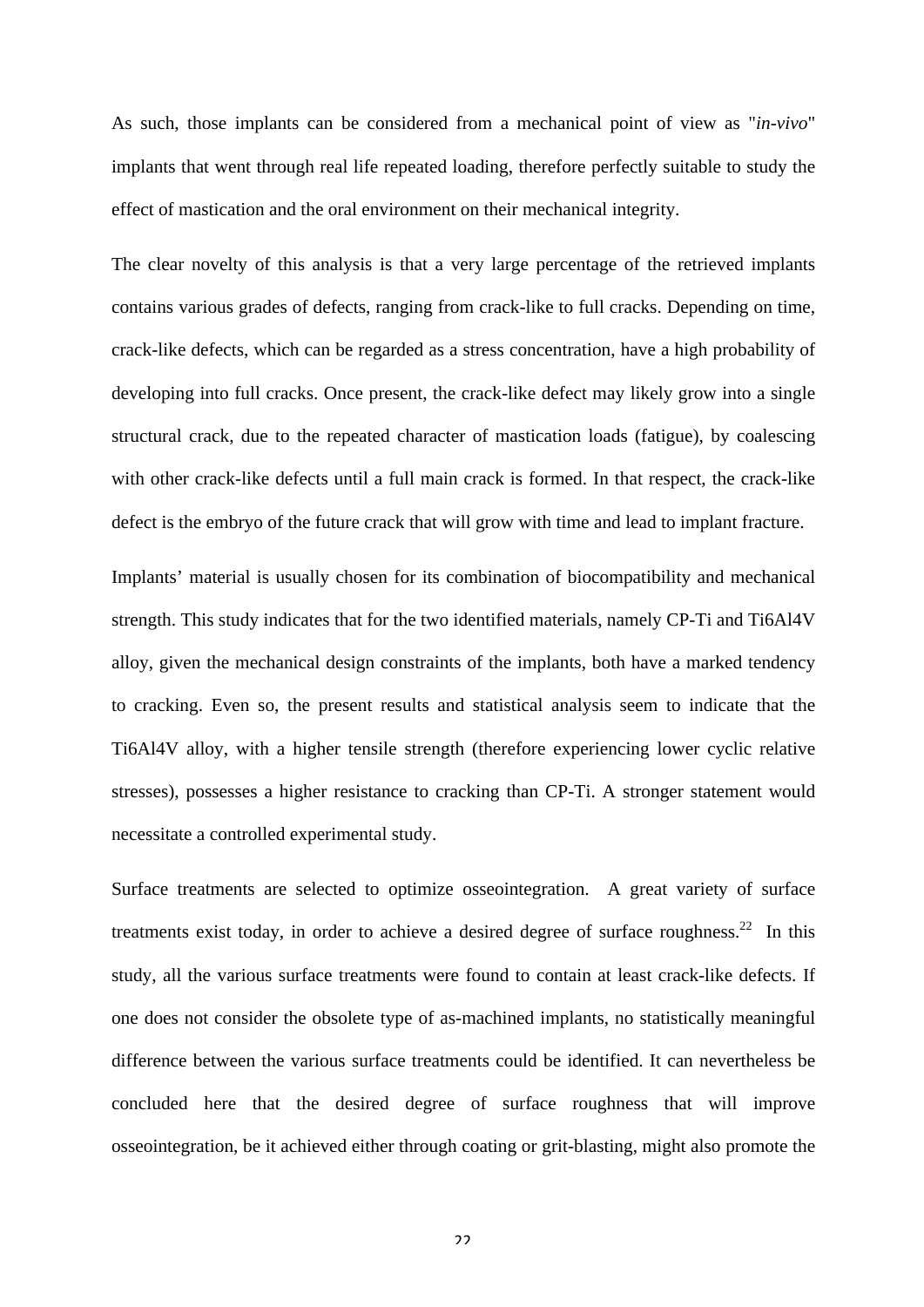adverse effect of cracking, a fact that is well known as stress concentration effect in solid mechanics $^{23}$ .

Moreover, we observed that, in implants subjected to a grit-blasting treatment (with or without etching), numerous embedded foreign particles were associated with crack-like defects or full cracks. In addition to the very high involvement of the particles in the incidence of defects (>75%), no further statistical correlation was found between their presence in crack like defects and full cracks. Crack-like defects can be regarded as crack embryos (preferential site) for fatigue crack nucleation. Our results show that the proportion between the defect type and the particles presence is constant, without significant statistical difference. This suggests that the same proportion of crack-like defects, caused by impact of foreign particles, is likely to evolve into later full cracks with minimal involvement of additional fatigue cracks originated for other than particle-related reasons. This observation further strengthens the relation between cracks and foreign particles, from the nucleation to growth stages. Those findings are fully consistent with previous work  $21$ ,  $24$  which singled out the potentially deleterious effect of embedded foreign particles on the development of fatigue cracks.

In this context, note that Shemtov-Yona et al.<sup>21</sup> presented a fractographic analysis of 15 retrieved fractured CP-Ti and Ti-6Al-4V dental implants, and identified fatigue as the main fracture mechanism. When the surface of the implants was examined, numerous secondary cracks were identified in the vicinity of the main crack. These secondary cracks did not lead to the final fracture, but they did also reveal the relationship of the secondary cracks to the fracture surface topography (roughness), and to embedded ceramic particles, which resulted from the grit-blasting surface treatment.

Examining the effect of implant's design (diameter and length) on the identified defects, our results show that both the length and the width of the implants have apparently no substantial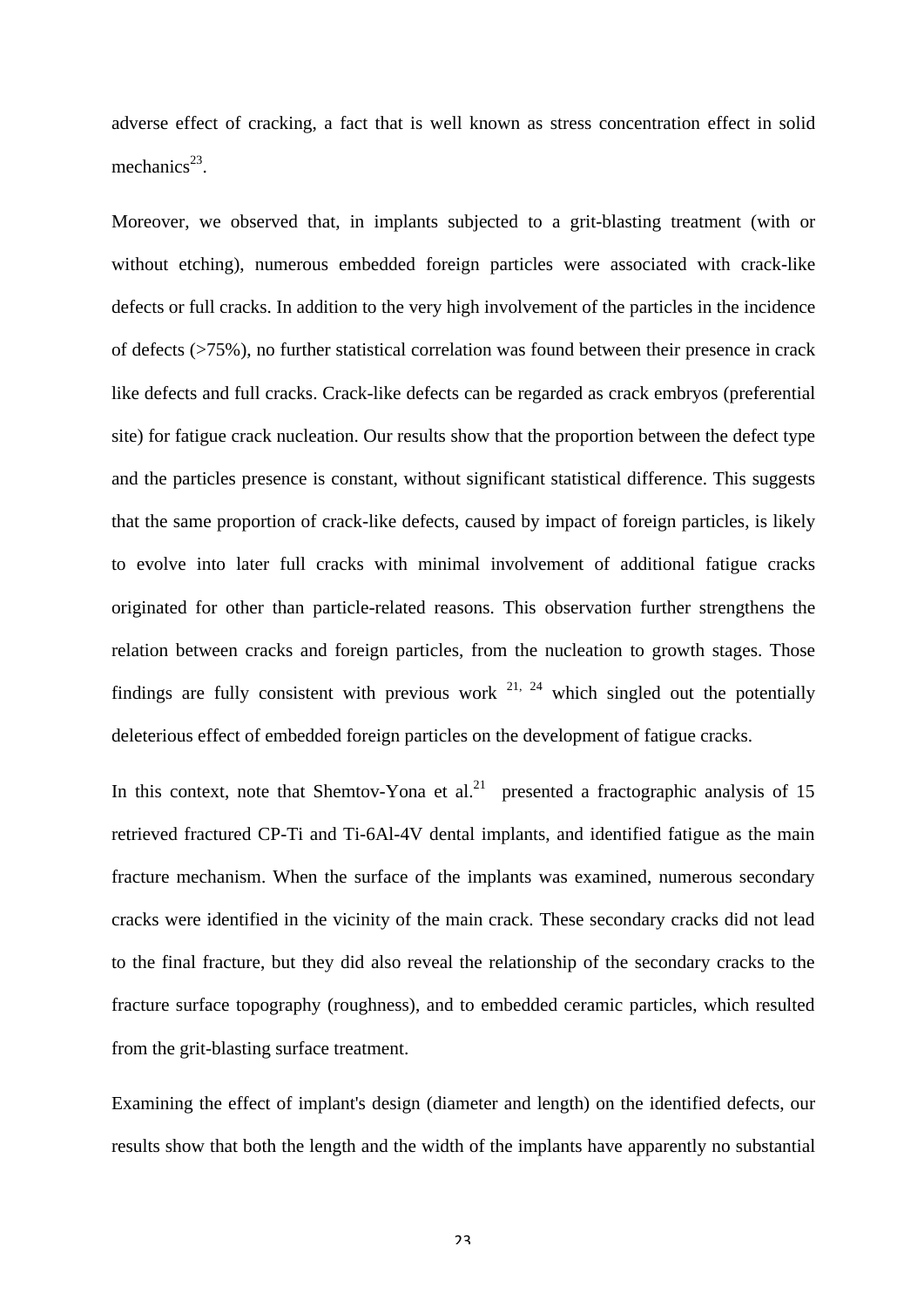influence on their mechanical integrity. The effect of implant diameter was previously studied "in-vitro",<sup>17</sup> where narrow implants exhibited a lower fatigue strength and earlier failure. In that context, one should note, that a higher incidence of implant fracture has been reported in narrow implants.<sup>25</sup> The current results do not confirm those observations when the two implant materials are considered together, but it must be kept in mind that each implant has its own mechanical history, as opposed to carefully controlled fatigue testing, as e.g in <sup>17</sup>.

All in all, the reported results, which result from (random) observations rather from clinically planned experiments, indicate one previously unreported observation. Namely, a total of 62% of the apparently intact retrieved implants were flawed to various extents, all flaws that indicate a strong potential for future fatigue fracture of the implant. One may wonder how it is that such a large number of early fractures, as shown here, does not come into account when considering the low incidence of reported implant fracture. This apparent contradiction can only be explained by the fact that all the investigated implants in this work were extracted due to reasons that are not related to their mechanical performance. Biological failure and its consequences clearly act as a "fuse" that avoids future potential mechanical failure. All the more so when the retrieved implants are not examined the way they were in this study. More important, the present observations might hint that once the occurrence of biological failures will be significantly reduced, the incidence of implants fracture is likely to increase as they will be given an opportunity to develop.

# **Conclusions**

Mechanically sound dental implants were retrieved because of biological complications. Examination of 100 implants' surfaces and characteristics revealed the following:

• About 60% of the examined implants contained crack-like defects or full cracks.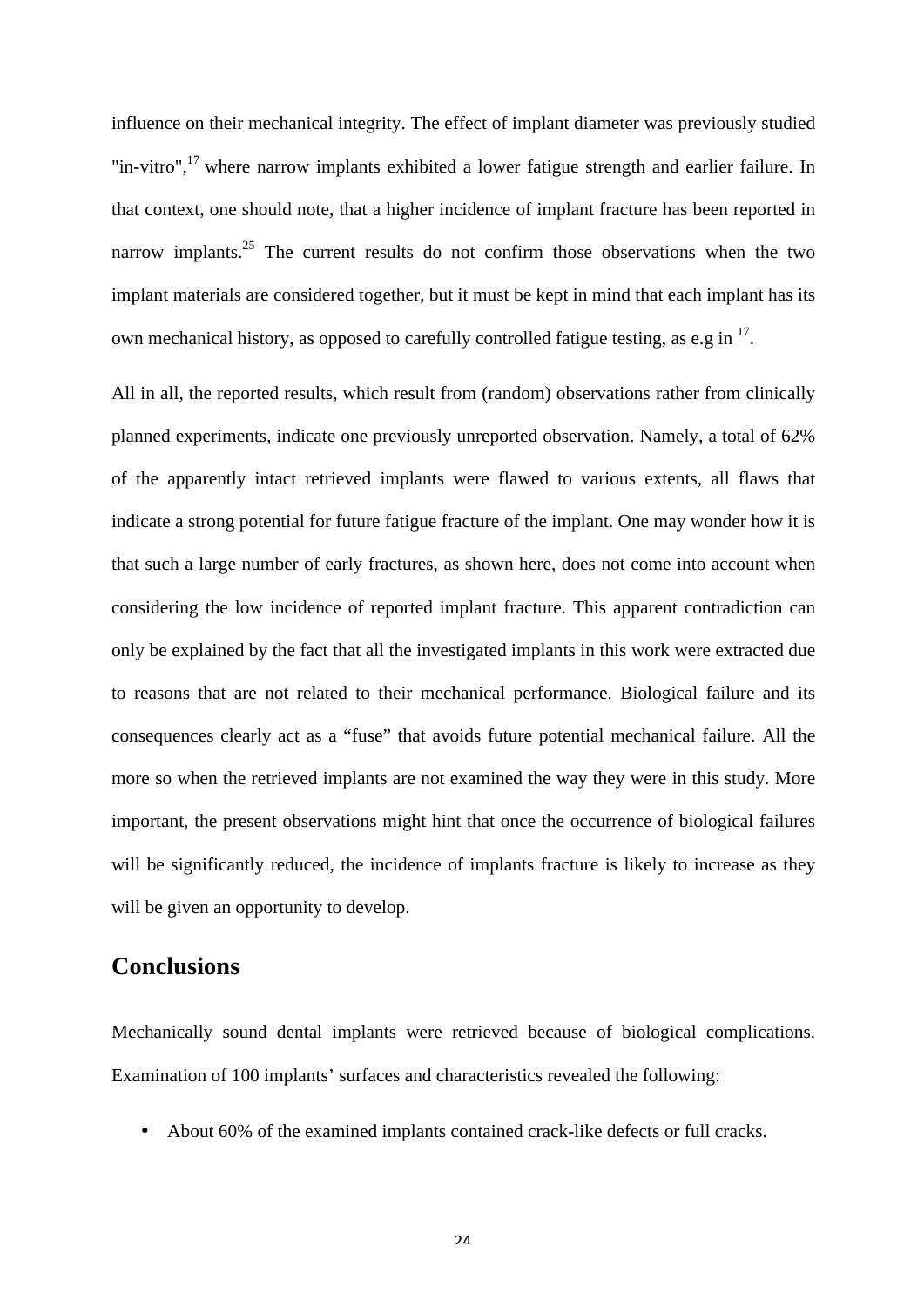- CP- Titanium implants were more damaged than Ti-6Al-4V implants.
- When surface roughening included grit blasting, the involvement of embedded foreign particles was evident, and a strong connection to the defects evolution was seen, as noted in previous work<sup>21</sup>.
- No correlation between the implants' width and length and defect occurrence or nature was identified.
- Because biological failures occur firstly, they don't allow for later mechanical failures of earlier in-vivo damaged implants.
- The present observations suggest that the occurrence of mechanical failures of dental implants is likely to increase as the frequency of biological failures that necessitate implant extraction will diminish.

# **Acknowledgment**

This research was not supported financially. The authors acknowledge useful discussions with Dr. A. Schnarch and Prof. R. Zaera.

The authors declare no potential conflicts of interest with respect to the authorship and/or publication of this article.

# **References**

1.Pjetursson BE, Thoma D, Jung R, Zwahlen M, Zembic A. A systematic review of the survival and complication rates of implant-supported fixed dental prostheses (FDPs) after a mean observation period of at least 5 years. Clin Oral Implants Res 2010; 23 Suppl 6: 22-38.

2.Tonetti MS, Schmid J. Pathogenesis of implant failures. Periodontol 2000 1994; 4:127-38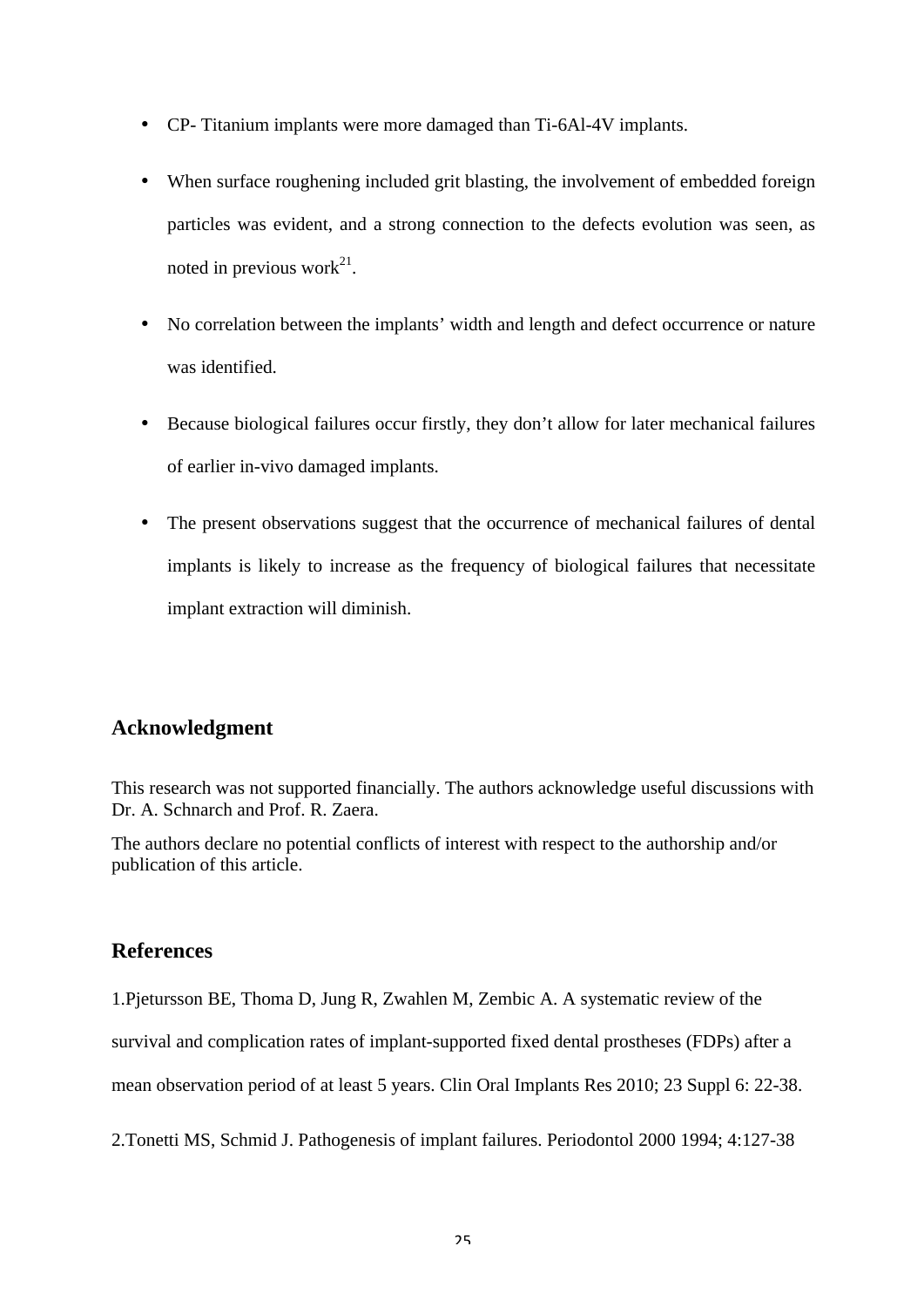3.Berglundh T, Persson L, Klinge B. A systematic review of the incidence of biological and technical complications in implant dentistry reported in prospective longitudinal studies of at least 5 years. J Clin Periodontol 2002; 29 Suppl 3:197-212

4.Goodacre CJ, Bernal G, Rungcharassaeng K, Kan JY. Clinical complications with implants and implant prostheses. J Prosthet Dent 2003; 90:121-32.

5.Manor Y, Oubaid S, Mardinger O, Chaushu G, Nissan J. Characteristics of early versus late implant failure: a retrospective study. J Oral Maxillofac Surg 2009; 67:2649-52

6.Snauwaert K, Duyck J, van Steenberghe D, Quirynen M, Naert I. Time dependent failure rate and marginal bone loss of implant supported prostheses: a 15-year follow-up study. Clin Oral Investig 2000; 4:13-20.

7.Simonis P, Dufour T, Tenenbaum H. Long-term implant survival and success: a 10-16-year follow-up of non-submerged dental implants. Clin Oral Implants Res 2010; 21:772-7.

8.Gealh WC, Mazzo V, Barbi F, Camarini ET. Osseointegrated implant fracture: causes and treatment. J Oral Implantol 2011; 37:499-503.

9.Papaspyridakos P, Chen CJ, Chuang SK, Weber HP, Gallucci GO. A systematic review of biologic and technical complications with fixed implant rehabilitations for edentulous patients. Int J Oral Maxillofac Implants 2012; 27:102-10.

10.Pjetursson BE, Asgeirsson AG, Zwahlen M, Sailer I. Improvements in implant dentistry over the last decade: comparison of survival and complication rates in older and newer publications. Int J Oral Maxillofac Implants 2014; 29 Suppl:308-24.

11.Dhima M, Paulusova V, Lohse C, Salinas TJ, Carr AB. Practice-based evidence from 29 year outcome analysis of management of the edentulous jaw using osseointegrated dental implants. J Prosthodont 2014; 23:173-81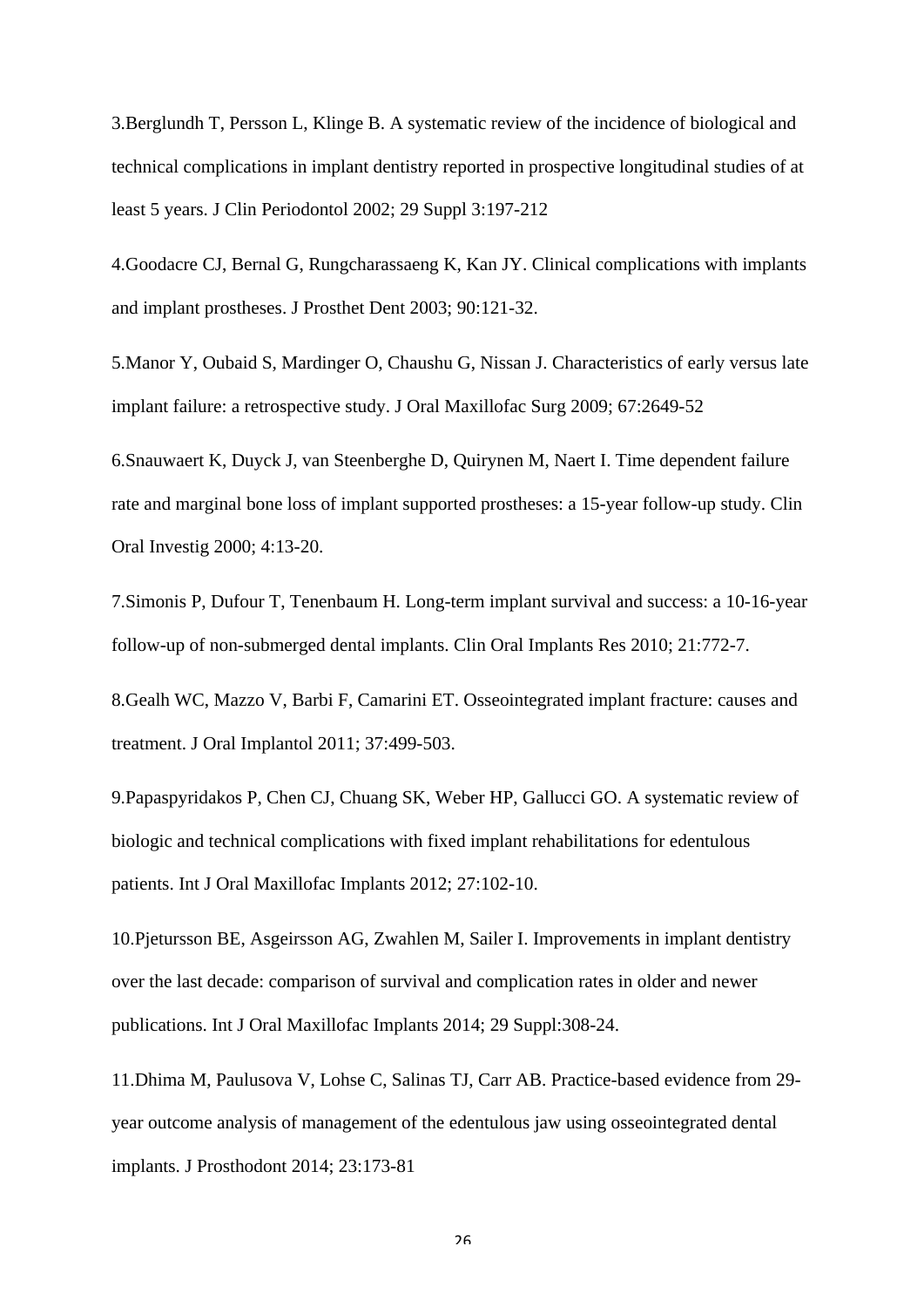12.Pommer B, Bucur L, Zauza K, Tepper G, Hof M, Watzek G. Meta-analysis of oral implant fracture incidence and related determinants. J oral implant 2014; (http://dx.doi.org/10.1155/2014/263925.)

13.De Boever, A.L., Keersmaekers, K., Vanmaele, G., Kerschbaum, T., Theuniers, G. & De Boever, J.A. Prosthetic complications in fixed endosseous implant-borne reconstructions after an observations period of at least 40 months. J Oral Rehabilitation 2006; 33: 833-9.

14.Suresh S. Fatigue of Materials. 1st edn. Cambridge: Cambridge University Press.1994

15.Morgan MJ, James DF, Pilliar RM. Fractures of the fixture component of an osseointegrated implant. Int J Oral Maxillofac Implants 1993; 8:409-14.

16.Shemtov-Yona K, Rittel D. Identification of failure mechanisms in retrieved fractured dental implants. Eng. Fail. Anal 2014; 38:58-65.

17.Shemtov-Yona K, Rittel D, Levin L, Machtei EE. Effect of dental implant diameter on fatigue performance. Part I: mechanical behavior*.* Clin Implant Dent Relat Res 2014; 16:172- 7.

18.Shemtov-Yona K, Rittel D, Machtei EE, Levin L. Effect of dental implant diameter on fatigue performance. Part II: failure analysis*.* Clin Implant Dent Relat Res 2014; 16:178-84 19.Shemtov-Yona K, Rittel D, Levin L, Machtei EE. The effect of oral-like environment on dental implants' fatigue performance. Clin Oral Implants Res 2014; 25:e166-70.

20.Wennerberg A, Albrektsson T. Effects of titanium surface topography on bone integration: a systematic review. Clin Oral Implants Res 2009; 20 Suppl 4:172-84.

21.Shemtov-Yona K, Rittel D, Dorogoy A. Mechanical assessment of grit blasting surface treatments of dental implants. J Mech Behav Biomed Mater 2014; 39:375-90.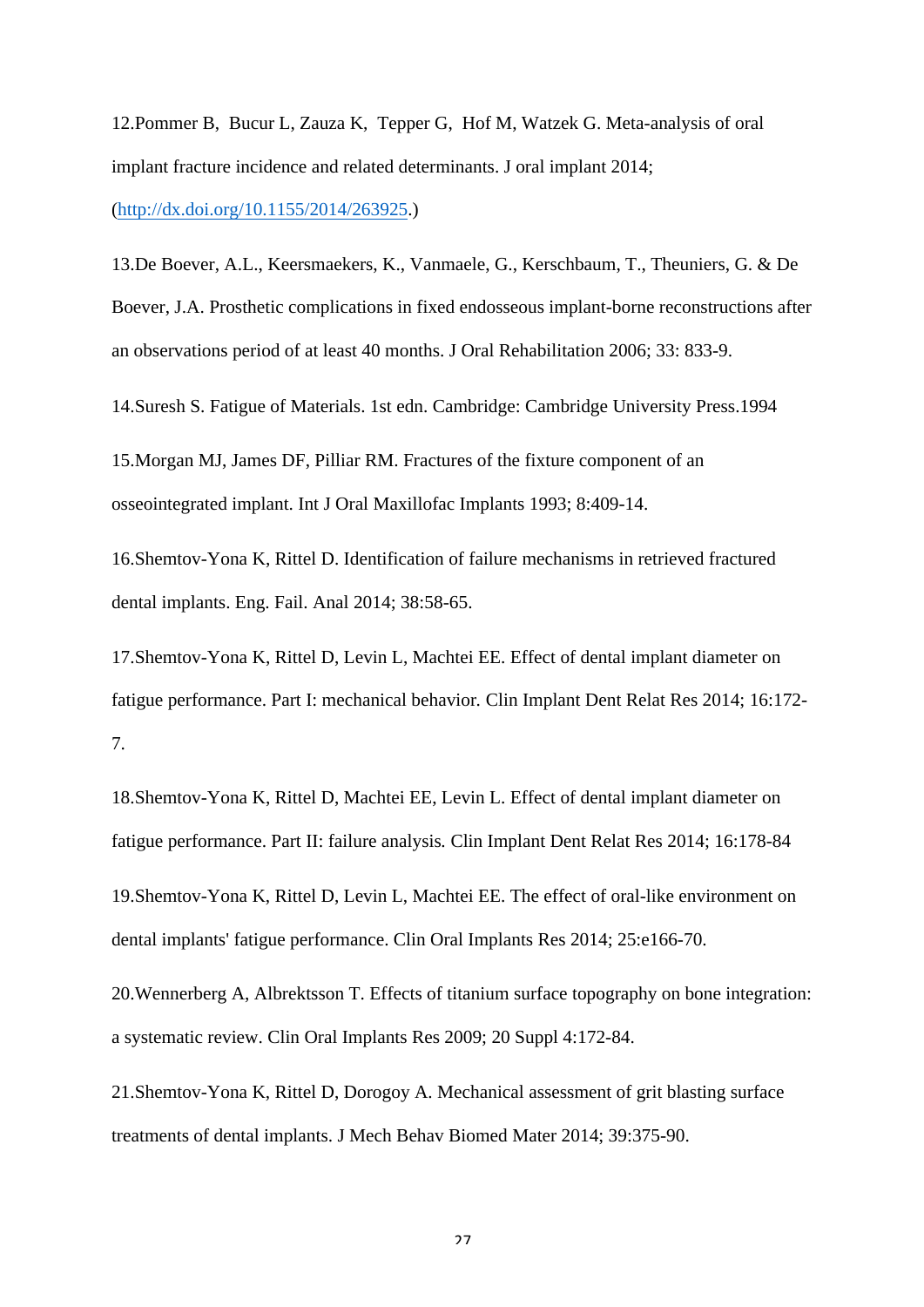22.Le Guéhennec L, Soueidan A, Layrolle P, Amouriq Y. Surface treatments of titanium dental implants for rapid osseointegration. Dent Mater 2007; 23:844-54.

23.Novovic D, Dewes RC, Aspinwall DK, Voice W, Bowen P. The effect of machined topography and integrity on fatigue life. Int. J. Mach. Tool Manu 2004; 44:125-134.

24.Leinenbach, L, Eifler, D. Fatigue and cyclic deformation behaviour of surface-modified titanium alloys in simulated physiological media. Biomaterials 2006; 27:1200-1208

25.Zinsli B, Sägesser T, Mericske E, Mericske-Stern R. Clinical evaluation of small-diameter ITI implants: a prospective study. Int J Oral Maxillofac Implants 2004; 19:92-9.

#### **Figure legends**

**Figure 1**: Surface treatments on retrieved implants. A. Titanium plasma spray (TPS). B. Anodizing. C. Grit-blasting and etching. D. Grit-blasting only. E. Etching only. F. Asmachined surface.

**Figure 2**: "Full cracks": SEM micrographs of surface defects defined as "full cracks". A. Asmachined, B. Grit-blasted and etched, C. TPS, and D. Anodizing. The white arrows mark "full cracks"

**Figure 3**: "Crack-like defects": SEM micrographs of surface defects defined as "crack-like" A.and B. Grit-blasted and etched C. coated TPS D. on Grit-blasted only. The white arrows mark "crack-like defects.

**Figure 4**: Effect of the implants' material on the various identified defects.

**Figure 5**: Effect of the implants' surface treatments on the various identified defects A. Distribution of the defects per surface treatment B. Distribution of the defects per surface treatment type (e.g. coated, uncoated and as-machined)